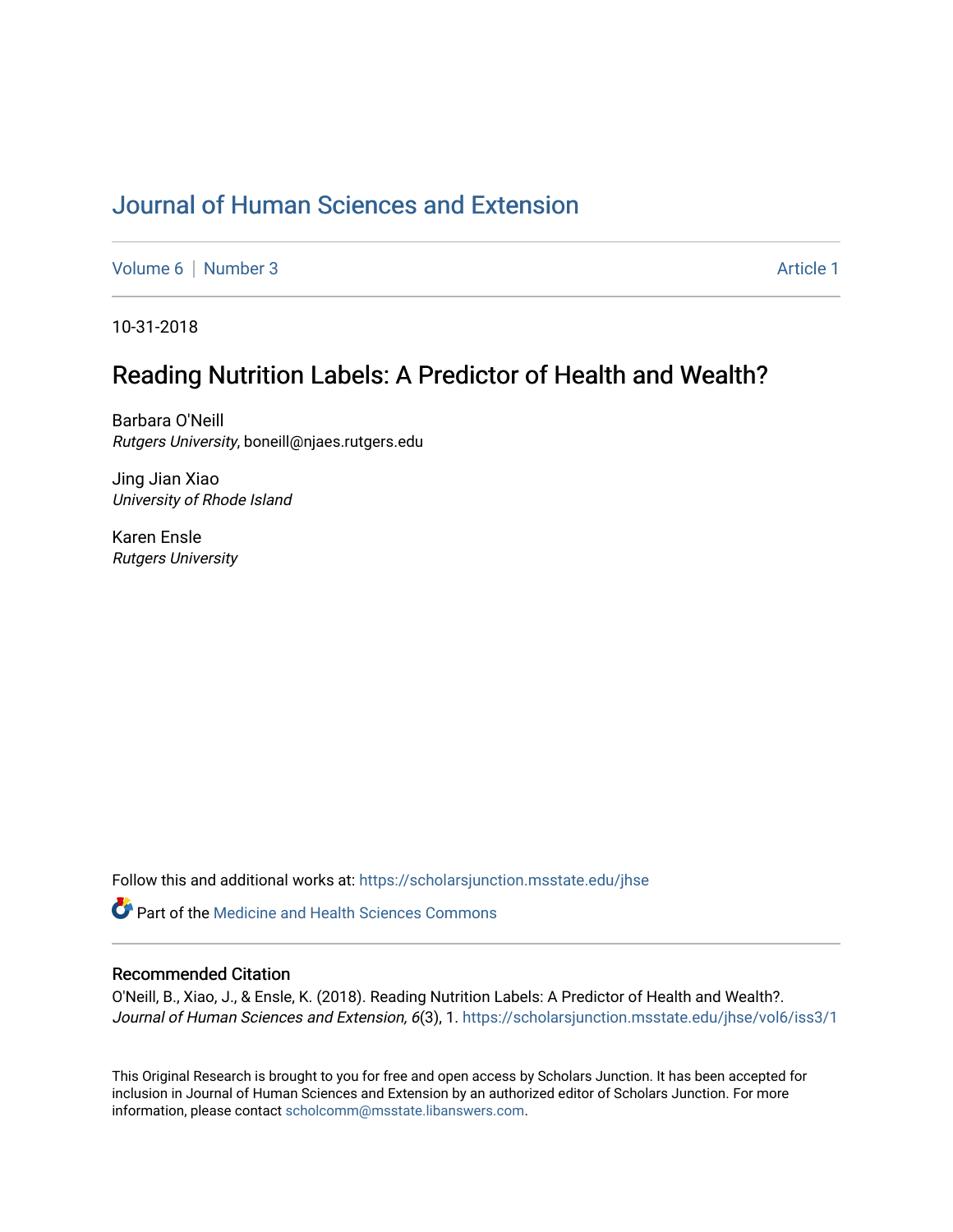## **Barbara O'Neill**

*Rutgers University*

## **Jing Jian Xiao**

*University of Rhode Island*

# **Karen Ensle**

*Rutgers University*

*This study explored relationships between the practice of reading Nutrition Facts labels on food products and the frequency of performance of 19 positive health and financial practices. Data were collected using an online survey with 3,361 observations that provided a simultaneous assessment of the participating individuals' health and financial practices. Few publicly-available instruments of this type exist. The reliability of the overall scale used in this study was .845. Support was found for three hypotheses: there are differences in demographic characteristics between those who read Nutrition Facts labels and others and respondents who reported reading nutrition labels had both higher health practice scores and higher financial practice scores than others. Those who were more likely to read nutrition labels were females, older respondents, and those with higher education and incomes. Findings of this study, which provide evidence of positive associations between two different aspects of people's lives, imply that it might be useful for both health and financial practitioners to know if their clients/students read nutrition labels on a regular basis. Having this information can inform the content and duration of interventions to change health- and financial-related behaviors.*

*Keywords*: health, wealth, nutrition facts labels, personal finance

# **Introduction**

The body of knowledge for the family and consumer sciences (FCS) profession encompasses a variety of subject matter specializations including health/nutrition and economics/management (Baugher et al., 2000). In addition, many family and consumer sciences (FCS) professionals, especially those employed by K-12 schools and the Cooperative Extension System, are generalists and are expected to teach content in multiple FCS subject matter areas such as health/nutrition, human development/family relationships, and personal finance (AAFCS, n.d.).

Direct correspondence to Barbara O'Neill at boneill@njaes.rutgers.edu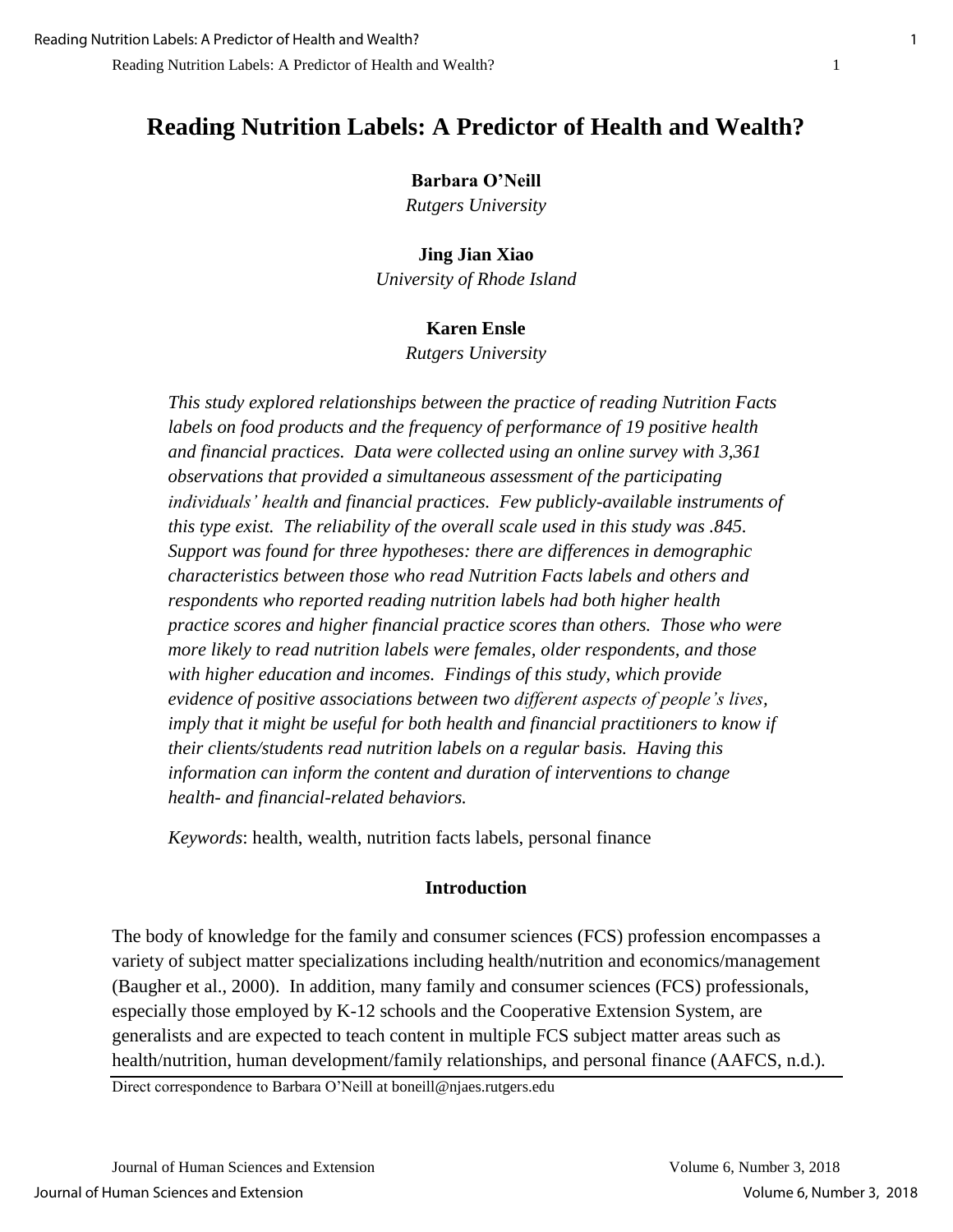Thus, they are in a position to have a positive impact on several dimensions of people's lives and present information holistically in an interdisciplinary manner versus solely by subject matter category.

This study explored the relationship between the practice of nutrition label reading and a wide variety of health and financial practices, nine related to health and ten related to personal finance. Specifically, it explored three research hypotheses relating to characteristics of nutrition label readers and associations between nutrition label reading and health and financial practices. This research extends the results of previous studies linking nutrition label reading and other personal behaviors, especially those related to personal finance.

Nutrition label reading was selected as the key variable for this study because there was some previous evidence of its link to financial practices (Carr, Sages, Fernatt, Nabeshima, & Grable, 2015). However, the wide variety of health and financial management practices that were included in this study makes it unique. Data were derived from an online survey that is believed to be one of few publicly-available simultaneous assessments of both the health and personal finance domains of people's lives. Study results can be used to inform the content of programs delivered by FCS professionals, especially those that are interdisciplinary and integrate both health and personal finance topics.

Since implementation of the Nutrition Education and Labeling Act (NLEA) in 1994, packaged foods must come with a Nutrition Facts label that provides key information about their nutritional characteristics, such as serving size, calories per serving, total and saturated fat, dietary fiber, cholesterol, sodium, protein, and key vitamins and minerals, in a standardized format. Nutrient information is stated as a percentage of recommended daily values based on a 2,000-calorie diet (U.S. Food and Drug Administration, 2016). Nutrition labels can help consumers make healthy food (and beverage) choices consistent with a healthier diet, and avoid unhealthy ones, by increasing understanding of complex information such as the caloric/nutrient content of available options. Nutrition labels are also useful for those with food intolerances or those who are following special diets and must carefully scrutinize the content of foods (Renee, 2017; Suter & Burton, 1996). Nutrition labels enable consumers to compare food items and choose those with the most favorable attributes (e.g., low calories and high nutritional value).

This study uses data from an online survey about respondents' frequency of performance of positive health and financial management practices that has been previously used, with a different data set, to study health and personal finance practice relationships (O'Neill, Xiao, & Ensle, 2016a, 2016b, 2017).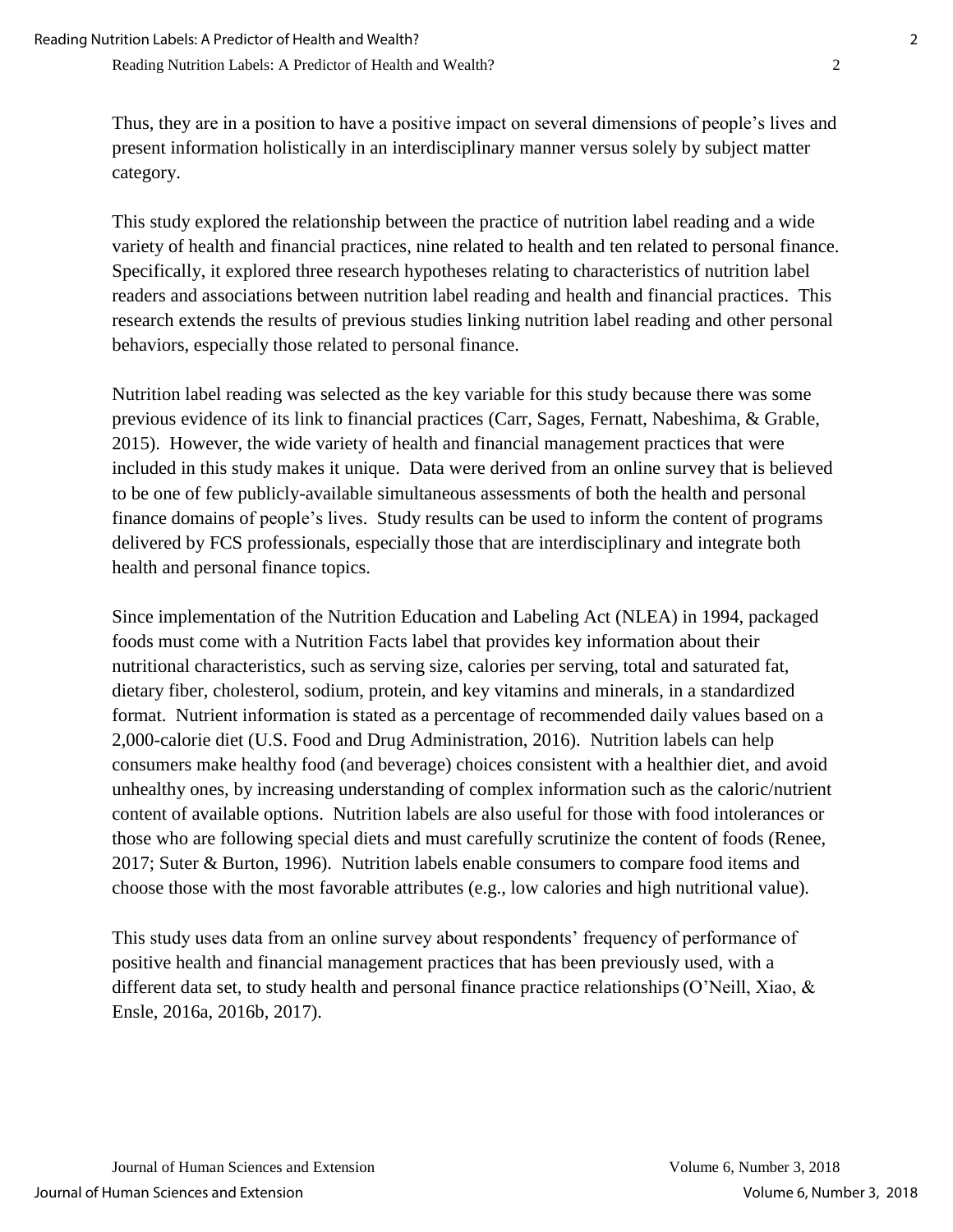# **Review of Literature**

Nutritional labeling research literature is robust, and researchers have explored this topic from many different angles, including the use of Nutrition Facts label information by consumers and its effectiveness in informing healthy food purchase and consumption decisions. Previous studies of nutrition label use have addressed four key topical areas:

- (1) Frequency of nutrition label reading practice by consumers,
- (2) Demographic characteristics and traits of individuals who read nutrition labels,
- (3) Comprehension of nutrition label information by consumers, and
- (4) Impact of nutrition label information use in helping consumers make healthy choices to improve dietary outcomes.

Recent research in each area of inquiry is cited below, along with a summary of some key findings from representative studies.

# **Frequency of Nutritional Label Reading Practice by Consumers**

Representative studies: Brown, 2013; Borra, 2006; Coulson, 2000; Graham & Jeffery, 2011; Lin, Zhang, Carlton, & Lo, 2016; Satia, Galanko, & Neuhouser, 2005

Brown (2013) used data from Gallup's annual Consumption Habits Survey and found that Americans were much more likely to take note of food labels on food packages than restaurant menus. About two-thirds of 2,027 respondents said they paid at least a "fair amount" of attention to this information. Women were more likely than men to pay a great deal or fair amount of attention to nutrition information on food packages and restaurant menus. Young adults aged 18 to 29 were the age group least likely to say they paid attention to nutrition information.

Graham and Jeffery (2011) studied nutrition label use with eye-tracking technology and found that people said they look at nutrition labels more than they actually did. In addition, they were more likely to view information at the top of the label (e.g., calories and fat) than at the bottom (e.g., vitamins and minerals). Lin et al. (2016) used data from the 2014 FDA Health and Diet Survey and found that over three-quarters (77%) of U.S. adults reported using the Nutrition Facts Label always, most of the time, or sometimes in general and 79% often or sometimes when buying a product for the first time. Similarly, Satia et al. (2005) found that 78% of a sample of 658 African-Americans said they read food labels, with significantly higher use among women and respondents who were older, had education beyond high school, and were obese. Coulson (2000) studied a sample of students and found that a majority (65.5%) reported they were currently reading labels. Their staging according to the stages of change model was 30% precontemplation stage (not acknowledging that there is a problem), 4.5% contemplation stage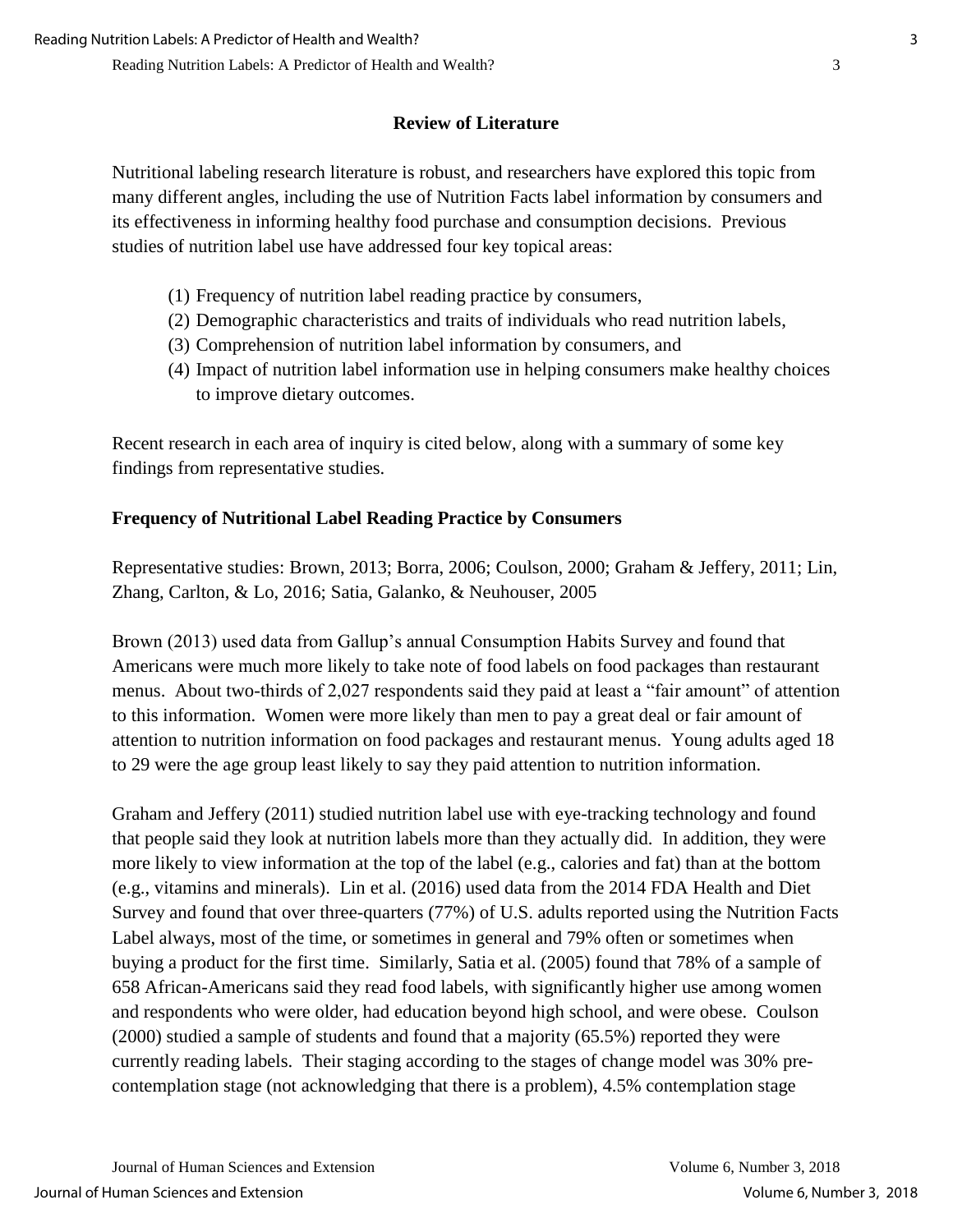(acknowledging a problem but not yet ready to change), 16.4% action stage (changing behavior), and 49.1% maintenance stage (maintaining a behavior change).

# **Demographic Characteristics and Traits of Individuals Who Read Nutrition Labels**

Representative studies: Chen, Jahns, Gittelsohn, & Wang, 2012; Drichoutis, Lazaridis, & Nayga, 2006; Elbon, Johnson, Fischer, & Searcy, 2000; Guthrie, Fox, Cleveland, & Welsh, 1995; Nayga, Lipinski, & Savur, 1998; Neuhouser, Kristal, & Patterson, 1999; Rasberry, Chaney, Housman, Misra, & Miller, 2007; Scott-Dixon, n.d.

Studies have found that not everyone uses Nutrition Facts labels equally. Nayga et al. (1998) found that unemployed individuals and those who place greater importance on nutrition while shopping and following dietary guidelines were more likely to use nutrition labels. Rasberry et al. (2007) studied 1,294 college students and found that label users had greater nutrition label knowledge and more accurate perceptions of diet-disease relationships than nonusers. Females exhibited greater knowledge and more frequent label use than males, and health reasons, looking for specific information, weight control, and nutrition label knowledge predicted frequent label use. Similarly, Elbon et al. (2000), using a sample of older Americans, found that being female, having high nutrition knowledge, and positive nutrition-related health-seeking behaviors were most strongly and consistently associated with the use of food labels. Neuhouser et al. (1999) found that nutrition label use was significantly higher among women, persons younger than age 35, and those with more than a high school education. When controlled for demographic characteristics, the strongest predictors of label use were: believing in the importance of eating a low-fat diet, believing in an association between diet and cancer, and being in the maintenance stage of change for adopting a low-fat diet. Chen et al. (2012) found that 80% of Americans reported using food labels, but only 26% used all label information. Those who were unaware of diet-disease relationships were less likely to use food labels, as were those who perceived their weight to be "about right."

# **Comprehension of Nutrition Label Information by Consumers**

Representative studies: Byrd-Bredbenner, Alfieri, & Kiefer, 2000; Cowburn & Stockley, 2005; Grunert, Fernandez-Celemin, Wills, Bonsmann, & Nureeva, 2010; Grunert & Wills, 2007; Grunert, Wills, & Fernandez-Celemin, 2010; Hennessy, 2014; Levy & Fein, 1998; Miller & Cassady, 2015; Rothman et al., 2006

Rothman et al. (2006) studied patient comprehension of food labels and found that food label comprehension was highly correlated with literacy and numeracy skills. However, they found that even those individuals with higher levels of education could have difficulties interpreting nutrition labels. Of particular concern were situations involving the interpretation and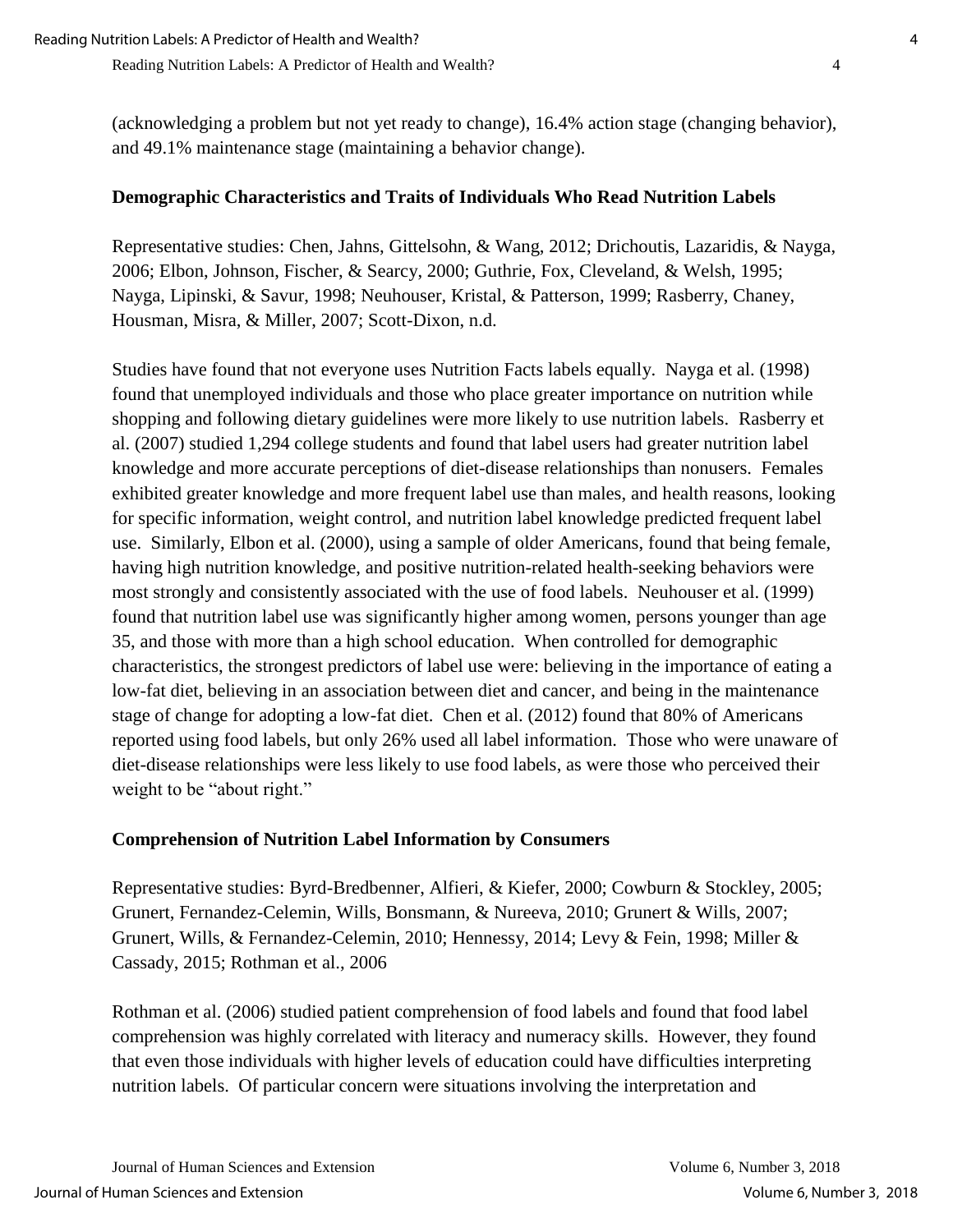application of serving size and percent daily value information. Similarly, Cowburn and Stockley (2005) reported that most people appear able to retrieve simple information and make simple calculations and comparisons between products using label information, but their ability to interpret a nutrition label accurately decreases as the complexity of the task increases (e.g., analyses requiring math calculations). Grunert et al. (2010) found that understanding of nutrition information seems to be more widespread than use, suggesting that lack of use is a question of motivation, as well as understanding. Levy and Fein (1998) studied consumers' ability to perform common nutrition label use tasks and found subjects who performed significantly poorer were age 55+, nonwhite, and less educated than those who performed best. Miller and Cassady (2015) found evidence in a literature review that, the more consumers know about nutrition, the more likely they are to consult and understand food nutrition labels.

Nutrition labels are not always used correctly. A common error is misinterpreting the information on food labels when identifying appropriate food portions (Ledikwe, Ello-Martin, & Rolls, 2005). Not properly cross-referencing calorie information with serving size results in incorrect calculations. For example, if a nutrition label states 50 calories per serving and there are three servings in a package, a person would consume 150 calories if they consumed the entire package, triple the amount shown on the label. Calorie content is the most sought out source of nutritional information on food labels(Scott-Dixon, n.d). Another area of confusion about food label information is the "% Daily Value" section that indicates the percentage of a key nutrient that a serving of a food contributes to the amount recommended to be eaten daily (e.g., 25% for calcium means that one serving provides 25% of the daily calcium requirement) (Borra, 2006).

# **Impact of Nutrition Label Information Use in Helping Consumers Make Healthy Choices to Improve Dietary Outcomes**

Representative studies: Balasubramanian & Cole, 2002; Campos, Doxey, & Hammond, 2011; Drichoutis, Lazaridis, & Nayga, 2005; Kim, Nayga, & Capps, 2000; Kreuter, Brennan, Scharff, & Lukwago, 1997; Lin, Lee, & Yen, 2004; Loureiro, Yen, & Nayga, 2012; Neuhouser et al., 1999; Shine, O'Reilly, & O'Sullivan, 1997; Variyam, 2008; Variyam & Cawley, 2006

Results found by Drichoutis et al. (2005) suggested that nutrition knowledge has a strong effect on general nutrition label use, the degree of use, and use of nutrient content information. Kim et al. (2000) found that food label use decreases individuals' average daily intakes of calories from total fat, saturated fat, cholesterol, and sodium and increases average daily fiber intake. Shine et al. (1997) found that a majority of respondents who read nutrition labels indicated that they search out information on nutrients they wish to avoid. Similarly, Balasubramanian and Cole (2002) found that Nutrition Labeling and Education Act food labeling requirements changed attention to negative nutrition attributes (e.g., fat and sodium) more than it changed attention to positive attributes (e.g., calcium and vitamins). Loureiro et al. (2012) found that nutrition labels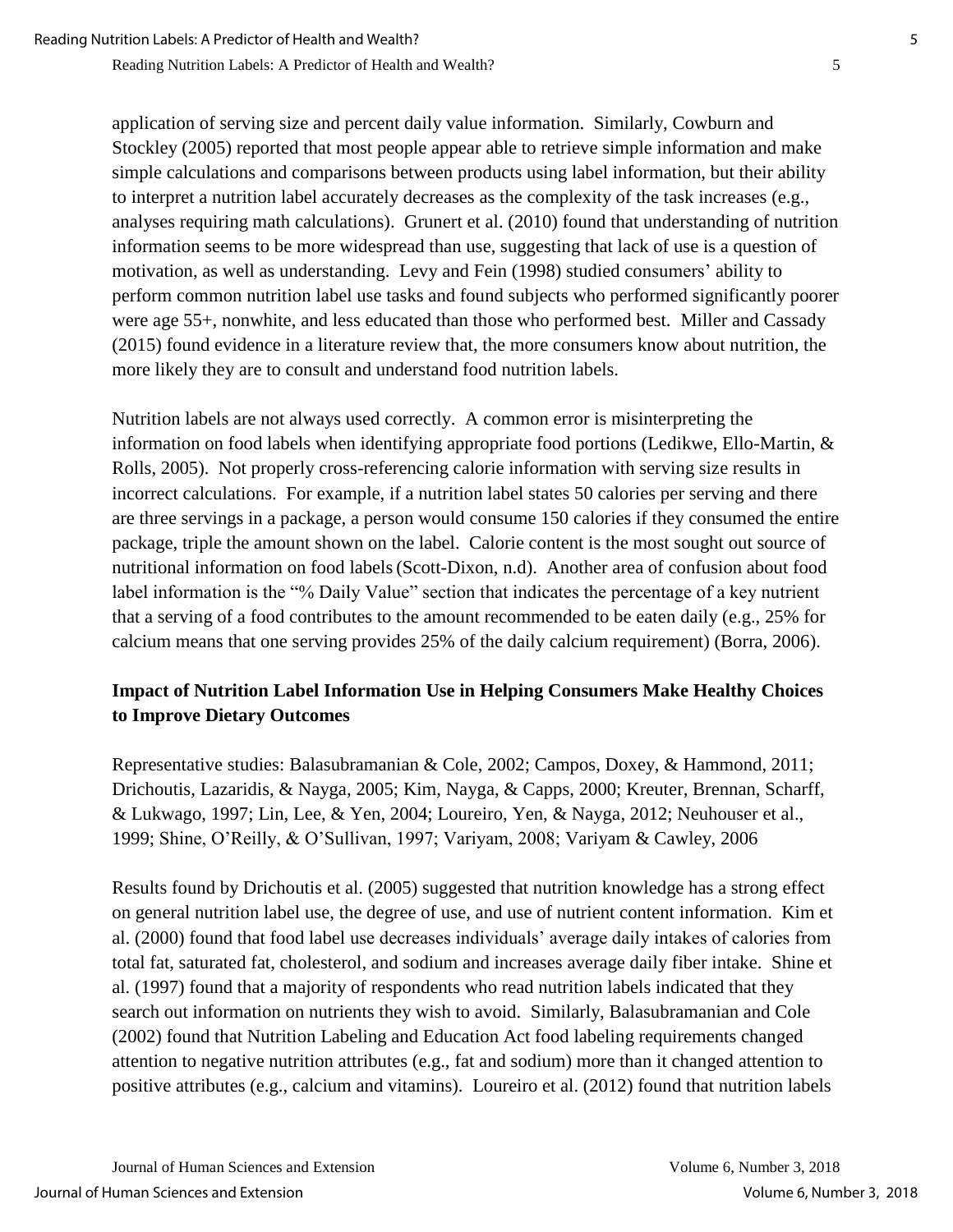play a role in reducing obesity among label users, notably among women. Campos et al. (2011) reviewed existing literature and concluded that evidence shows a consistent link between the use of nutrition labels and healthier diets. However, the use of labels varies considerably across subgroups, with lower use among children, adolescents, and older adults who are obese.

The overall consensus of previous research is that nutrition label use is uneven. Food label readers tend to be female, more educated, older adults, knowledgeable about nutrition and dietdisease relationships, concerned about nutrition and health, and have higher incomes, high nutrition knowledge, and more available time than others for grocery shopping (Brown, 2013; Drichoutis et al., 2005; Drichoutis et al., 2006; Elbon et al., 2000; Nayga, Lipinski, & Savur, 1998; Rasberry et al., 2007; Satia et. al., 2005; Scott-Dixon, n.d.). Research findings also suggest that people may say they read nutrition labels more than they actually do, perhaps because this is a frequently recommended practice that they don't want to admit that they are not performing (Melnick, 2011; Scott-Dixon, n.d.).

Studies have also found deficits in consumer understanding of nutrition label information, particularly among those with low-level literacy and numeracy skills (Levy  $\&$  Fein, 1998; Rothman et al., 2006), and positive relationships between label reading and both positive dietary practices (Kreuter et al., 1997) and a reduction of obesity (Loureiro et al., 2012; Variyam & Cawley, 2006). In addition, studies have shown that consumers search more for negative nutrition information (e.g., fat and sodium) than positive (e.g., calcium and vitamins) and for information related to personal health conditions (e.g., sodium content for those with high blood pressure) more than for other label information (Balasubramanian & Cole, 2002; Shine et al., 1997).

# **Health and Personal Finance Associations**

Studies have been increasingly conducted in recent years linking personal health and financial behaviors (Finke & Huston, 2013; Gubler & Pierce, 2014; O'Neill, 2005). For example, in one study, preventive health behaviors were found to be a stronger predictor of the importance of saving for retirement than all other explanatory variables(Finke & Houston, 2013). In another study, contributions to a 401(k) retirement savings plan and future health improvements (e.g., reduced smoking) were highly correlated (Gubler & Pierce, 2014). Several studies have focused specifically on associations between consumers' use of nutrition labels and financial planning practices, such as retirement planning (Carr et al., 2015; Chatterjee & Nielsen, 2010; Martin, Guillemete, & Browning, 2016).

In financial planning literature, the practice of reading nutrition labels is often used as a proxy for taking care of one's health (i.e., health conscientiousness). In one study, time preference was operationalized using six variables, four of which were health-related: smoking, obesity,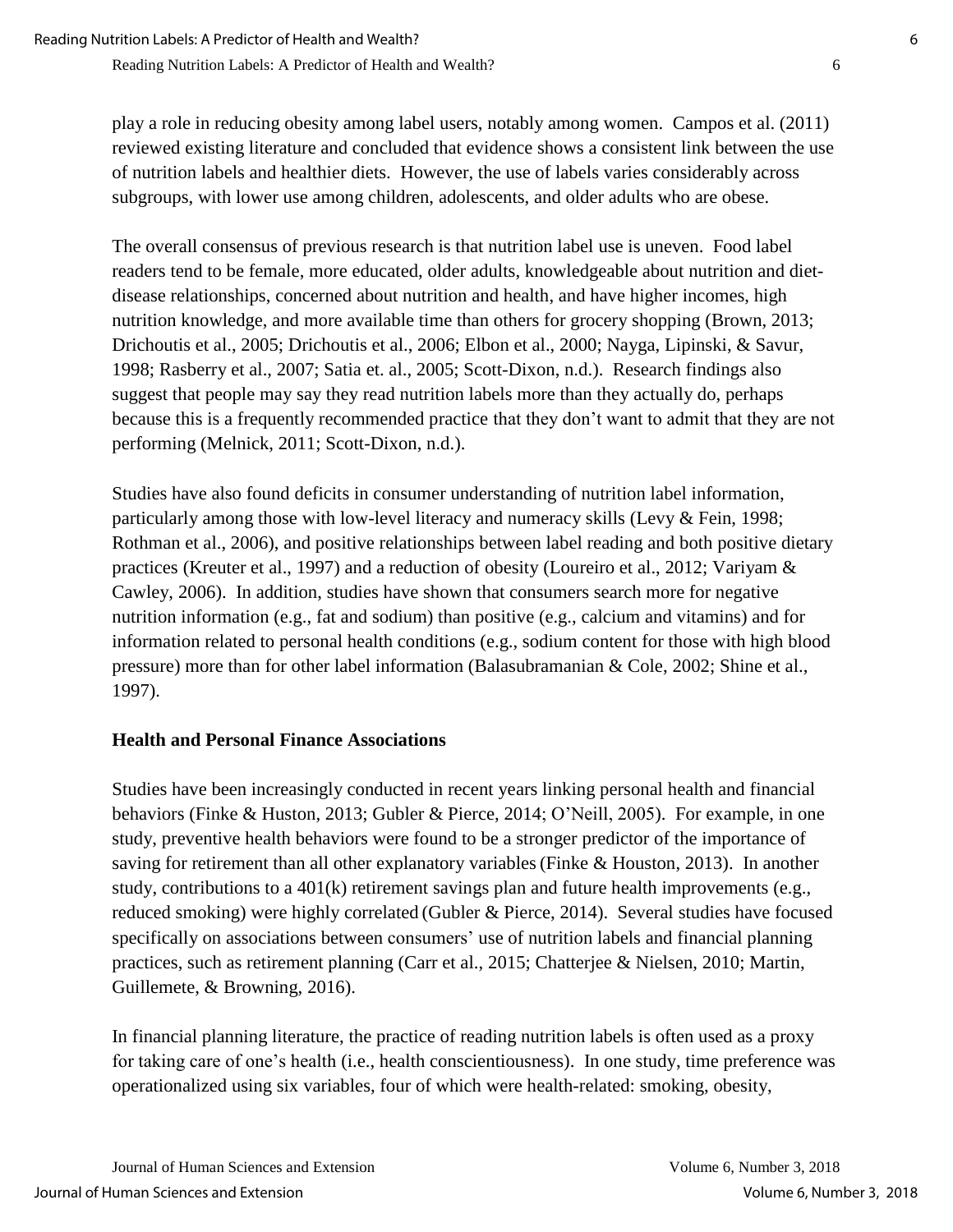exercise, and reading nutrition labels(Martin et al., 2016). The researchers found that people with a strong preference for current consumption may choose to save less and face the risk of decreased retirement preparedness. In another study, consumers who were more conscientious about taking care of their health, as proxied by reading nutrition labels before purchasing groceries, were more likely than others to have purchased health insurance (Chatterjee  $\&$ Nielsen, 2010).

A third study (Carr et al., 2015) found that individuals who engage in health information search behaviors, such as reading the contents and nutrition labels, are more likely than others to engage in financial planning activities. However, Carr et al. (2015) found that regular physical activity and healthy eating were not found to be associated with retirement planning. Another study (O'Neill et al., 2016b), using a different data set derived from the same online survey used for the current study, found that respondents who reported frequent planning behavior had higher health and financial practice scores than others and those who had higher health behavior scores also had higher financial behavior scores.

# **Theoretical Framework**

This study extends current knowledge about relationships between health and financial practices by exploring relationships between the practice of reading nutrition labels and a total of 19 health and financial management practices. It also examined demographic subsamples to determine their likelihood of performing recommended health and financial practices. The conceptual base of this study is Self-Regulation Theory (SRT) (Bandura, 1991). This theory posits that what people do depends upon a self-regulatory system of conscious personal management that helps control their thoughts and actions. Self-regulation includes impulse control and stops people from taking ill-advised actions, such as over-eating and over-spending. It can also be a force to promote the adoption of recommended positive behaviors such as eating healthy foods and saving money. SRT can be applied to many aspects of people's lives including personal health and financial management practices, which are the focus of this study.

According to SRT theorists, self-regulation is a complex process with many "moving parts." Four components of self-regulation described by Baumeister and Vohs (2007) are *standards*, *motivation*, *monitoring*, and *willpower*. Standards are specific ideals of desirable behavior. Nutrition Facts labels are a type of standard because they present information to compare how much of a nutrient is in a serving of food to how much of that nutrient should be consumed in a day. The second SRT component, motivation*,* refers to a person's motivation to meet certain standards. Third, monitoring refers to paying attention to situations and thoughts that precede breaking standards. If monitoring is not performed, attentiveness to behaviors can wane. Nutrition labels are a tool for monitoring food components, serving sizes, and calories. Lastly, willpower refers to internal strength to control urges (Changingminds.org, 2017).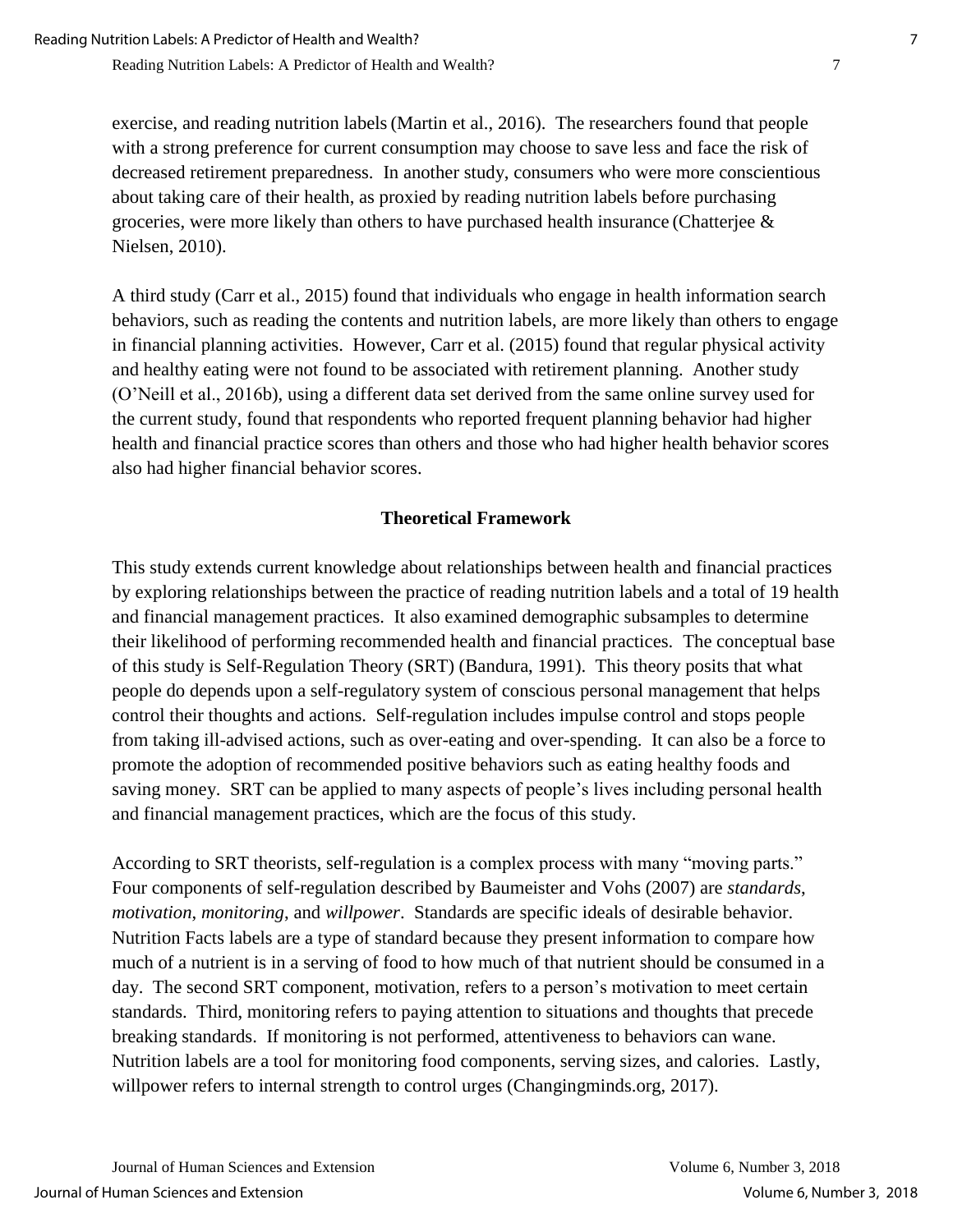If the practice of reading nutrition labels is related to personal traits such as discipline, focus, and conscientiousness, people who are inclined to read labels before making food selection decisions may also be conscientious in other aspects of their lives, such as the management of their personal finances. They might also tend to weight future rewards more heavily than present ones. For example, if people think they will live a long time, they may be more inclined to engage in healthy behaviors and plan financially. Nutrition labels are a planning and decisionmaking tool to help people make informed food choices that contribute to a healthy diet (U.S. Food and Drug Administration, 2016). Planning behavior has been found to be more predictive of financial health than household income. Households that plan ahead for large irregular expenses are ten times more likely to be financially healthy than those that do not (Tescher & Schneider, 2015).

# **Hypotheses**

The purpose of this study was to test the following three research hypotheses:

- (1) There are differences in the demographic characteristics of online survey respondents who read nutrition labels and those who do not.
- (2) Survey respondents who report more frequent reading of nutrition labels have higher health practice scores than those who read nutrition labels less frequently.
- (3) Survey respondents who report more frequent reading of nutrition labels have higher financial practice scores than those who read nutrition labels less frequently.

#### **Methodology**

#### **Data Source**

Data for this study came from the *Personal Health and Finance Quiz*, believed to be one of few publicly-available (versus proprietary tools developed by employee assistance programs and workplace wellness firms), simultaneous online assessment tools of individuals' health and financial practices (see http://njaes.rutgers.edu/money/health-finance-quiz/). Respondents to the quiz indicate one of four frequencies for their self-assessed performance of ten health practices and ten financial practices. The responses are  $1 = Never$ ,  $2 = Sometimes$ ,  $3 = Usually$ , and  $4 =$ *Always*. Participants are required to answer all questions, including demographic questions, to obtain a score. Upon completion of the survey, respondents receive a health score, finance score, total score, and links to online resources. A high score means that they frequently perform activities that health and financial experts recommend to improve health and build wealth.

The online quiz (survey) was developed as a tool for consumers to self-assess their health and personal finance practices. It is promoted in college classes and Cooperative Extension adult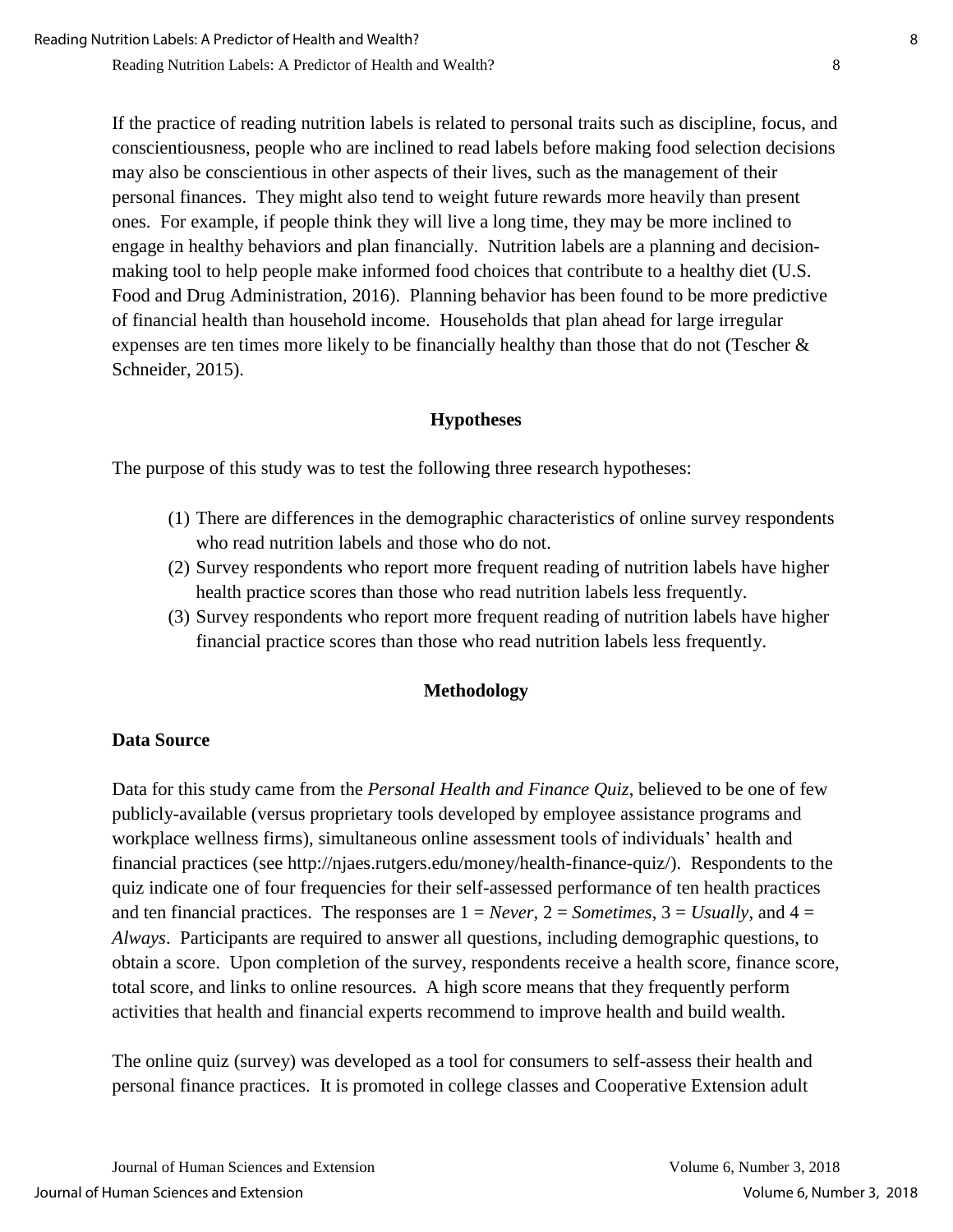education programs and publications that discuss health and personal finance subject matter. The quiz has also been presented at professional conferences and made available to health and personal finance educators and is promoted frequently in social media messages. In addition, if someone types "health and finances" into the Google search engine, the quiz will be among the top entries. Before its launch, an exemption from full IRB review was approved by the lead author's academic institution.

Experts in health/nutrition, personal finance, and evaluation methods provided input during the development of the *Personal Health and Finance Quiz* regarding both the format of the survey and the selection of practices used to measure health and financial management, thus providing evidence of the face validity and content validity of the quiz survey instrument. The reliability (i.e., internal consistency of measurement) of this survey was found to be acceptable with Cronbach's alpha coefficient scores of .757, .787, and .845 for the health scale, financial scale, and total scale, respectively (Cronbach's Alpha, 2018). These Cronbach's alpha values were calculated using the data from this study. Question 10 was not included in the health scale.

It should be noted that quiz behaviors are intentionally a "step in the right direction," even if they are not at the highest recommended level of action. For example, there is no mention of walking 10,000 steps per day. Rather, respondents are asked if they "get at least 30 minutes of aerobic and/or muscle-strengthening physical activity at least 5 days per week," which is below government physical activity guidelines (Centers for Disease Control and Prevention, 2015), but above the time that Americans, on average, spend exercising (Penn State University, 2012).

Likewise, investing \$3,650 annually is probably not sufficient for most workers to achieve maximum financial security in later life. Many financial advisors recommend saving 10-15% of gross income. However, investing the equivalent of at least \$10 per day is far better than doing nothing, which, unfortunately, is the case for many Americans. According to the 2017 Retirement Confidence Survey (Greenwald, Copeland, & VanDerhei, 2017), 24% of American workers have less than \$1,000 saved for retirement, excluding a primary home and any defined benefit pensions, and 47% have total savings and investments of less than \$25,000.

# **Variables**

**Nutrition label reading.** Nutrition label reading was measured by responses to survey Question 10: "I read the Nutrition Facts Label on food products before making a purchase." Like the other questions, responses were Never, Sometimes, Usually, and Always. Ordinarily, when scoring the Personal Health and Finance Quiz, Question 10 about reading food labels would be included as part of the health practice score total, but, for this study, that item was pulled out separately to serve as a separate variable in the study.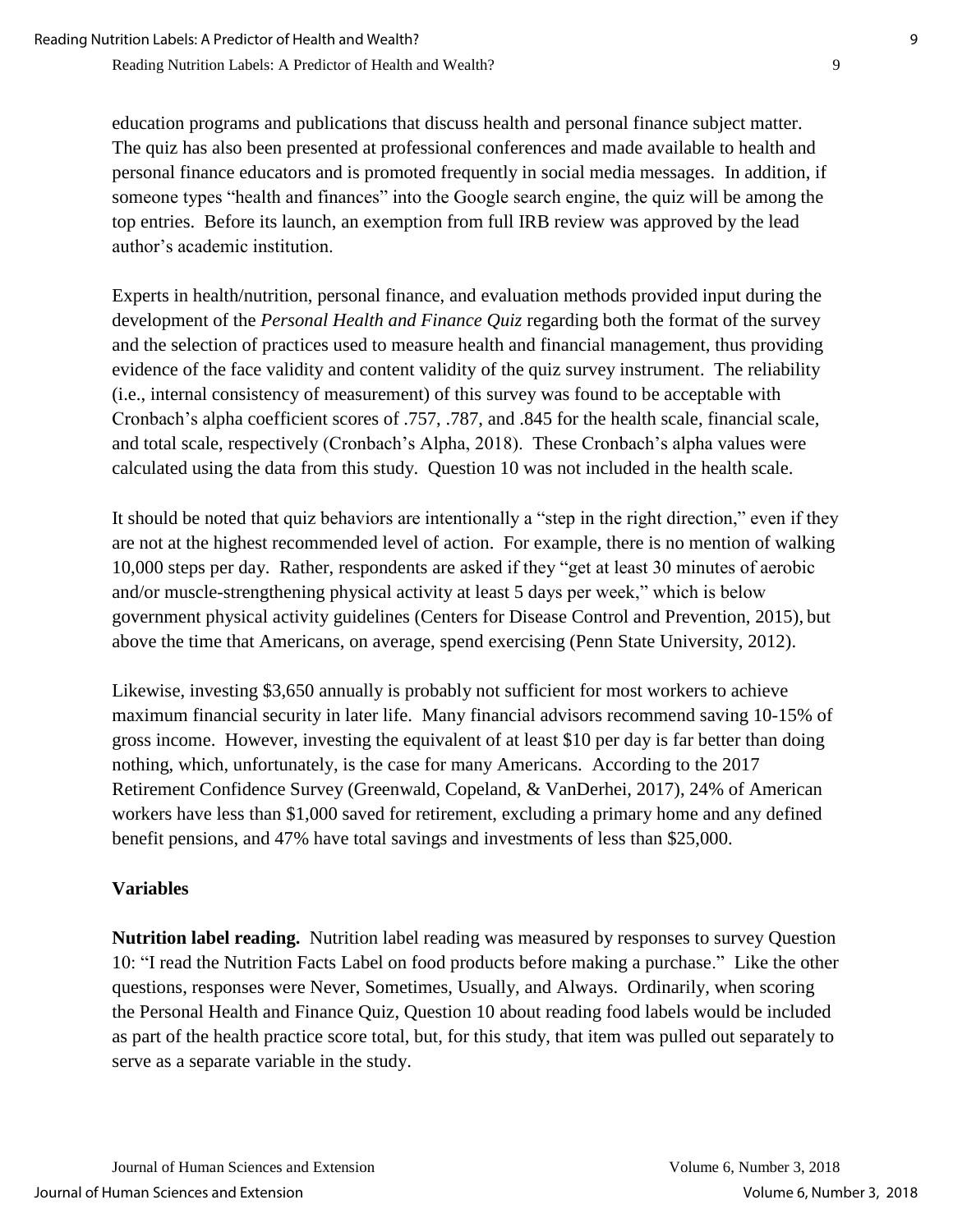**Health practice.** Health practice was measured by the total score for the nine remaining health practice questions, with a range of 9 for all "Never" responses to 36 for all "Always" responses.

**Financial practice.** Financial practice was measured by the total score for the ten financial practice questions, with a range of 10 for all "Never" responses to 40 for all "Always."

The nine health practices on the *Personal Health and Finance Quiz,* excluding the tenth nutrition label reading practice item, and the ten financial practices that were used in this study are summarized below:

# **Health Practices**

- Eating breakfast
- Avoiding sugar-sweetened beverages
- Eating  $3\frac{1}{2}$  to  $4\frac{1}{2}$  cups of fruits and vegetables daily
- Getting at least 7 hours of sleep per night
- Eating at least 1-2 high fiber foods each day
- Eating and drinking fat-free and/or low-fat dairy products each day
- Avoiding high-calorie salad dressings, gravies, spreads, and/or sauces
- Eating foods low in fat and/or saturated fat
- Getting at least 30 minutes of aerobic and/or muscle-strengthening physical activity at least five days per week

# **Financial Practices**

- Following a hand-written or computer-generated spending plan (budget)
- Maintaining an emergency fund equal to at least three months of basic essential household expenses
- Saving the equivalent of \$1 daily (\$365 annually)
- Investing the equivalent of  $$10$  daily ( $$3,650$  annually)
- Avoiding payday loans, car title loans, cash advances, and other high-cost debt
- Owing less than 20% of monthly net income on monthly consumer debt payments
- Eating at least two meals a day prepared at home
- Using advertisements, coupons, and other discounts to save money on purchases
- Living below one's means
- Making written to-do lists or specific plans to organize financial goals, spending, and/or daily activities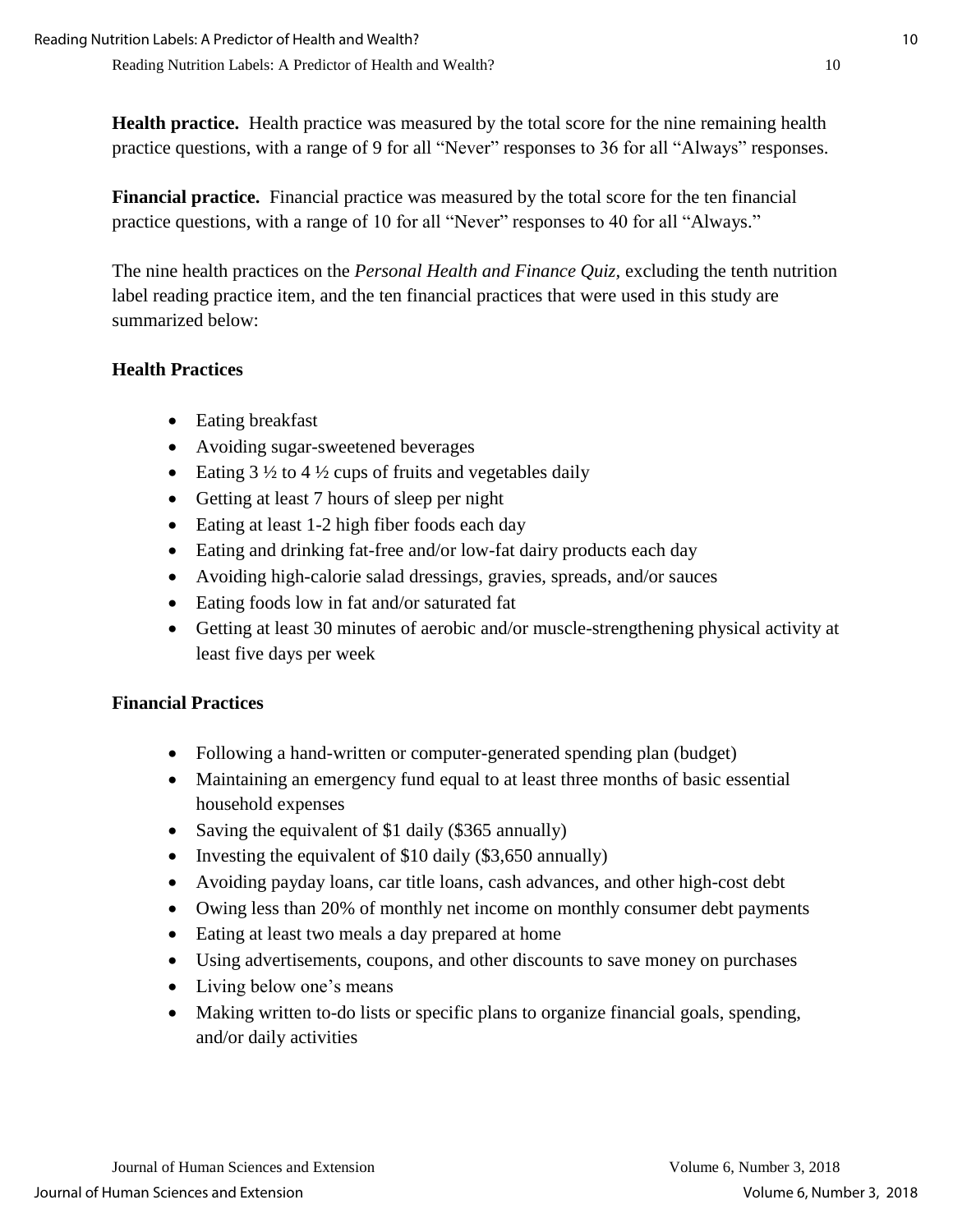#### **Sample**

Data for this study were pulled for analysis in July of 2016 on the two-year anniversary of the *Personal Health and Finance Quiz* and included responses from July 1, 2015, to June 30, 2016. The online convenience sample initially had 3,414 observations. After removing 53 respondents who reported "Not a U.S. resident," the sample used for analyses included 3,361 observations. Responses were recorded only if respondents completed the entire survey instrument. Thus, there is no way to know how many people attempted to complete the survey, nor are there any missing values. The sample characteristics are shown in Table 1 below.

| Characteristic                                    | Percentage |
|---------------------------------------------------|------------|
| Gender                                            |            |
| Male                                              | 47.8       |
| Female                                            | 52.2       |
| Age                                               |            |
| 24 or younger                                     | 43.5       |
| 25-34                                             | 7.3        |
| 35-44                                             | 9.7        |
| 45-54                                             | 13.4       |
| 55-64                                             | 16.2       |
| 65-74                                             | 8.5        |
| 75 and over                                       | 1.4        |
| Education                                         |            |
| Some high school or less                          | 27.7       |
| High school graduate                              | 16.1       |
| Some college or trade or vocational training      | 10.9       |
| Associate degree                                  | 5.9        |
| Bachelor degree                                   | 22.3       |
| Graduate or professional degree                   | 17.0       |
| <i>Income</i>                                     |            |
| Less than $$25,000$                               | 17.1       |
| \$25,000-\$49,999                                 | 15.2       |
| \$50,000-\$74,999                                 | 20.9       |
| \$75,000-\$99,999                                 | 15.9       |
| \$100,000 or greater                              | 30.9       |
| Race/Ethnicity                                    |            |
| White                                             | 78.0       |
| Hispanic                                          | 6.8        |
| African                                           | 6.2        |
| Asian                                             | 3.7        |
| Native American                                   | 1.1        |
| Other (e.g., a combination of Black and Hispanic) | 4.2        |

*Table 1. Descriptive Statistics of the Sample (N = 3,361)*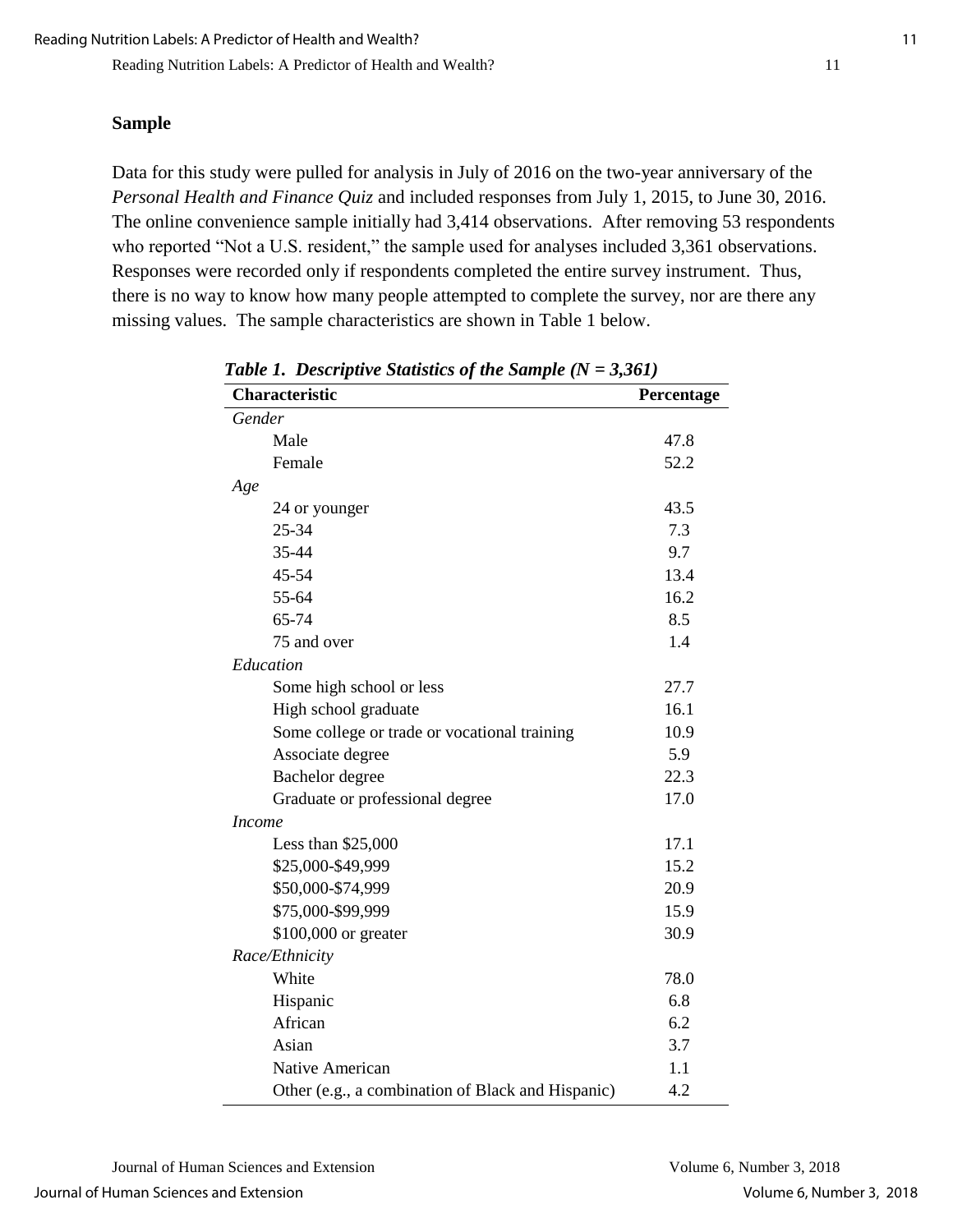The sample was almost evenly divided by gender with 52% female and 48% male respondents. The age of respondents skewed young with 43.5% of respondents age 24 or younger versus 26% age 55 or older. Almost two in five (39.3%) respondents had four-year college degrees or higher, 30.9% had a household income of \$100,000 or higher, and 78% were White. According to the U.S. Census Bureau (n.d.), 29.3% of Americans age 25+ had a bachelor's degree or higher and 77.1% were White.

### **Results**

Statistical analysis methods used in this study include mean scores and standard deviations for individual survey items, analysis of variance (ANOVA), and ordinary least squares (OLS) linear regression analyses. The alpha level of statistical significance for these analyses was set a priori at  $p < .05$ .

Means and standard deviations were calculated for responses to each of the 20 questions on the *Personal Health and Finance Quiz.* Table 2 presents descriptive statistics about these health and financial practices. Q1 to Q10 are health practices, and Q11 to Q20 are financial practices. A brief description of each health and financial practice is provided in parentheses after each question number.

| <b>Survey Question</b>                                                              | <b>Minimum</b> | <b>Maximum</b> | <b>Mean</b> | <b>SD</b> |
|-------------------------------------------------------------------------------------|----------------|----------------|-------------|-----------|
| Q1 (Eating breakfast before starting day)                                           | 1              | 4              | 3.01        | 1.03      |
| <b>Q2</b> (Avoiding sugar-sweetened beverages)                                      | 1              | 4              | 2.70        | .99       |
| Q3 (Eating $3\frac{1}{2}$ to $4\frac{1}{2}$ cups of fruits and<br>vegetables daily) | 1              | 4              | 2.38        | .83       |
| Q4 (Getting at least 7 hours of sleep per<br>night)                                 | $\mathbf{1}$   | 4              | 2.82        | .87       |
| <b>Q5</b> (Eating at least 1-2 high fiber foods<br>daily)                           | 1              | 4              | 2.90        | .81       |
| <b>Q6</b> (Eating and drinking low-fat dairy<br>products)                           | 1              | 4              | 2.68        | 1.04      |
| Q7 (Avoiding high-calorie dressings,<br>spreads, sauces, etc.)                      | 1              | 4              | 2.52        | .96       |
| <b>Q8</b> (Eating foods low in fat and/or saturated<br>fat)                         | 1              | 4              | 2.48        | .75       |
| Q9 (Getting 30 minutes of physical activity<br>at least 5 days per week)            | $\mathbf{1}$   | 4              | 2.71        | 1.07      |
| Q10 (Reading the Nutrition Facts Label)                                             | 1              | 4              | 2.36        | 1.02      |
| <b>Q11</b> (Following a spending plan/budget)                                       |                | 4              | 1.95        | 1.09      |
| Q12 (Having emergency fund of at least 3)<br>months expenses)                       | $\mathbf{1}$   | 4              | 2.58        | 1.26      |

*Table 2. Descriptive Statistics of Health and Financial Practices*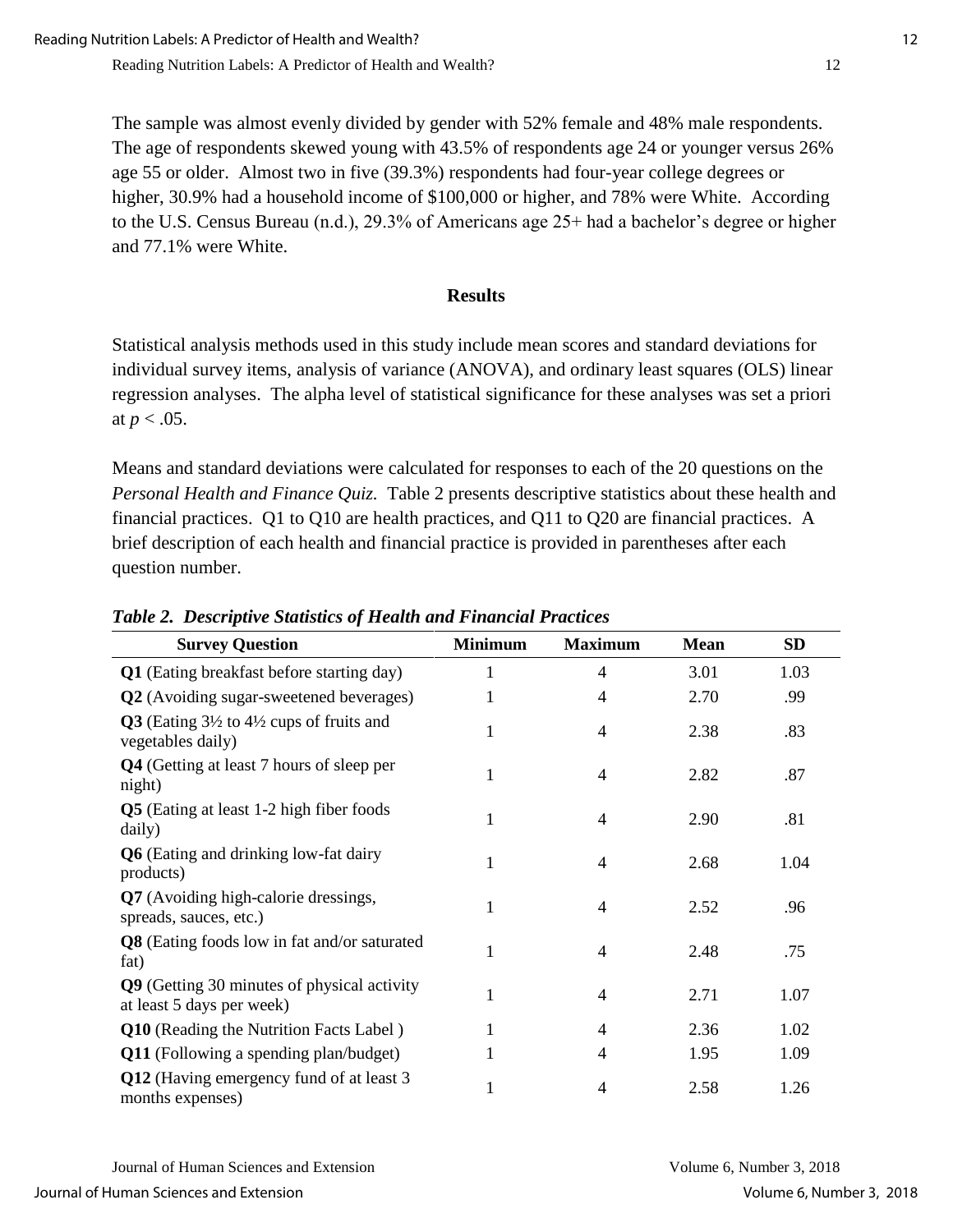| <b>Survey Question</b>                                                  | <b>Minimum</b> | <b>Maximum</b> | <b>Mean</b> | <b>SD</b> |
|-------------------------------------------------------------------------|----------------|----------------|-------------|-----------|
| Q13 (Saving at least \$1 daily in loose<br>change)                      | $\mathbf{1}$   | $\overline{4}$ | 2.68        | 1.20      |
| Q14 (Investing at least \$10 daily/<br>\$3,650/year)                    | $\mathbf{1}$   | 4              | 2.51        | 1.31      |
| Q15 (Avoiding high-cost debt; e.g., payday<br>loans)                    | 1              | 4              | 3.51        | .97       |
| $Q16$ (Owing $<$ 20% of monthly net income<br>on consumer debt payment) | 1              | $\overline{4}$ | 3.04        | 1.19      |
| Q17 (Eating $2+$ meals a day prepared at<br>home)                       | 1              | 4              | 3.26        | .81       |
| Q18 (Using, ads, sales coupons to save<br>money)                        | 1              | $\overline{4}$ | 2.71        | .93       |
| Q19 (Living below means/spend $\lt$<br>earnings)                        | $\mathbf{1}$   | $\overline{4}$ | 3.08        | .90       |
| Q20 (Making written to-do lists or specific<br>plans)                   | 1              | 4              | 2.49        | 1.04      |
| <b>Subtotals</b>                                                        |                |                |             |           |
| health $9(Q1-Q9)$                                                       | 9              | 36             | 24.21       | 4.90      |
| financial10 $(Q11-Q20)$                                                 | 10             | 40             | 27.82       | 6.33      |

Table 3 presents results of a one-way ANOVA to test group differences in nutrition label reading practice. Gender, age, education, income, and race/ethnicity showed group differences. Females reported higher scores than males, which is consistent with previous studies. Older respondents and those with higher education and incomes also reported higher quiz item scores.

As shown in Table 3, post hoc tests found some significantly different subgroup patterns. Age had two different subgroups. Those aged 24 or younger had significantly lower scores than older age groups. Education had three distinct subgroups, those with lower than high school or high school graduate, some college to college degree, and college degree and graduate or professional degree. Income had three distinct subgroups, those with household income under \$25,000, income of \$25,000-\$99,999, and income of \$100,000 or higher. Post hoc tests did not show differences among different racial/ethnic groups. These findings lend partial support for research hypothesis 1: There are differences in the demographic characteristics of online survey respondents who read nutrition labels and those who do not.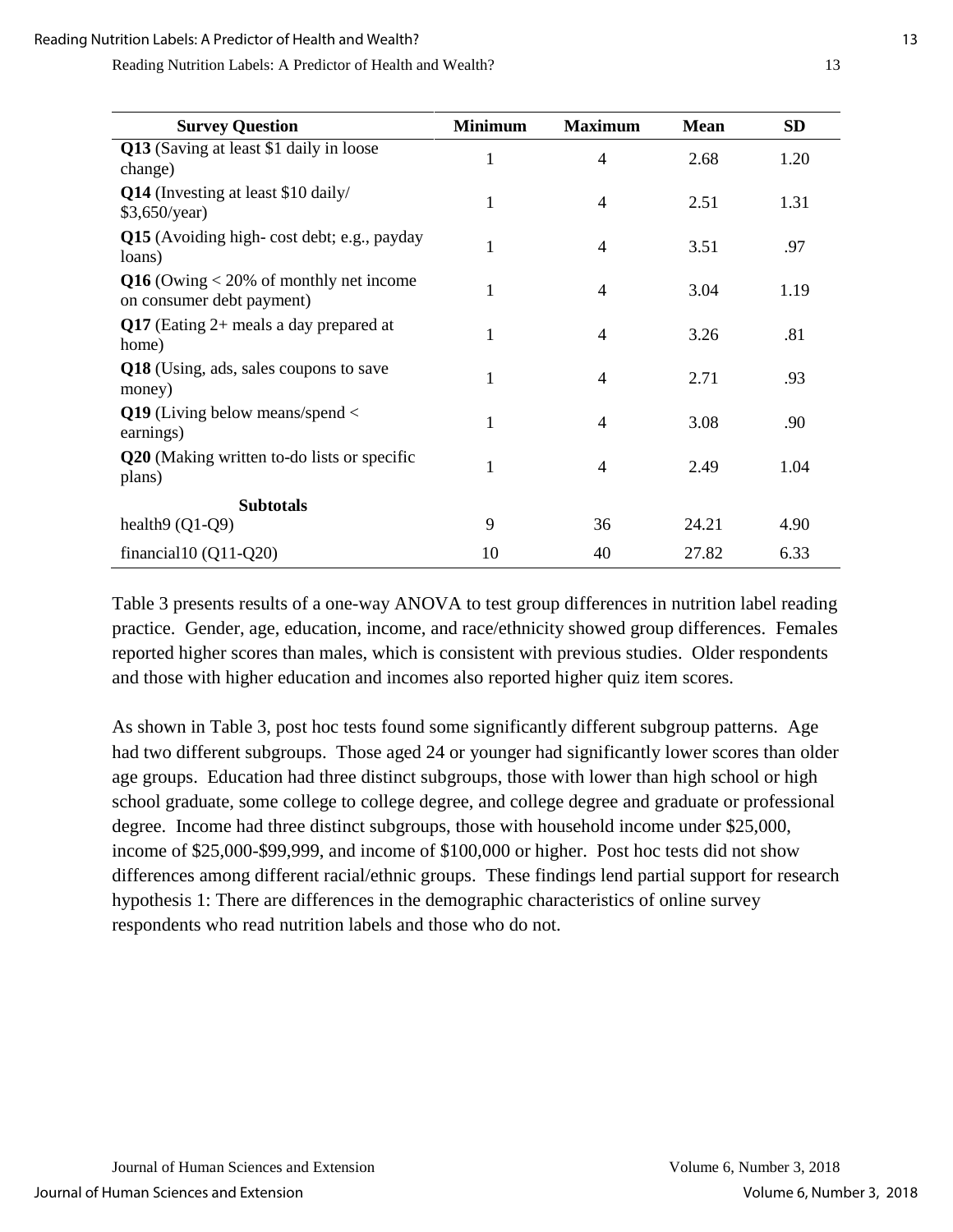| <b>Demographic Characteristic</b>                 | Q10 Mean Score    |      | p           |  |  |
|---------------------------------------------------|-------------------|------|-------------|--|--|
| Gender                                            |                   |      |             |  |  |
| Male                                              | $2.24^{\rm a}$    | 42.9 | $.013*$     |  |  |
| Female                                            | 2.47 <sup>b</sup> |      |             |  |  |
| Age                                               |                   |      |             |  |  |
| 24 or younger                                     | 1.99 <sup>a</sup> | 63.7 | $< 0.01**$  |  |  |
| 25-34                                             | $2.65^{\rm b}$    |      |             |  |  |
| 35-44                                             | $2.55^{b}$        |      |             |  |  |
| 45-54                                             | $2.56^{\rm b}$    |      |             |  |  |
| 55-64                                             | 2.70 <sup>b</sup> |      |             |  |  |
| 65-74                                             | $2.81^{b}$        |      |             |  |  |
| 75 and over                                       | 2.70 <sup>b</sup> |      |             |  |  |
| Education                                         |                   |      |             |  |  |
| Some high school or less                          | $1.95^{\rm a}$    | 92.0 | $< 0.01**$  |  |  |
| High school graduate                              | 2.01 <sup>a</sup> |      |             |  |  |
| Some college or trade or vocational training      | $2.55^{b}$        |      |             |  |  |
| Associate degree                                  | $2.54^{b}$        |      |             |  |  |
| Bachelor degree                                   | $2.65^{bc}$       |      |             |  |  |
| Graduate or professional degree                   | 2.80 <sup>c</sup> |      |             |  |  |
| <b>Income</b>                                     |                   |      |             |  |  |
| Less than \$25,000                                | $1.93^{\rm a}$    | 37.2 | ${<}.001**$ |  |  |
| \$25,000-\$49,999                                 | $2.34^{b}$        |      |             |  |  |
| \$50,000-\$74,999                                 | $2.38^{b}$        |      |             |  |  |
| \$75,000-\$99,999                                 | $2.46^{bc}$       |      |             |  |  |
| \$100,000 or greater                              | 2.54 <sup>c</sup> |      |             |  |  |
| Race/Ethnicity                                    |                   |      |             |  |  |
| White                                             | 2.39 <sup>a</sup> | 2.70 | $.019*$     |  |  |
| Hispanic                                          | 2.20 <sup>a</sup> |      |             |  |  |
| African                                           | 2.26 <sup>a</sup> |      |             |  |  |
| Asian                                             | 2.46 <sup>a</sup> |      |             |  |  |
| Native American                                   | 2.27 <sup>a</sup> |      |             |  |  |
| Other (e.g., a combination of Black and Hispanic) | 2.23 <sup>a</sup> |      |             |  |  |

*Table 3. Group Differences in Nutrition Label Reading Practice: ANOVA Results*

*Note:*  $* p < .05$ ,  $** p < .001$ . Post hoc tests show that a, b, and c are significant different subgroups.

Table 4 presents results of an OLS linear regression analysis when the total score of the nine health practices was used as the dependent variable. Model 1 included only nutrition label reading as the independent variable, and it was positively associated with the health practice score. Model 2 added several demographic variables as control variables, and the nutrition label reading behavior was still positively associated with health practice. The coefficient estimate of the nutrition label reading variable decreased a little from 2.566 to 2.255, which suggests that, after controlling for demographic characteristics, nutrition label reading still showed a significant  $(p < .001)$  correlation with health practice scores. Model 2 explained an additional 6.2% of the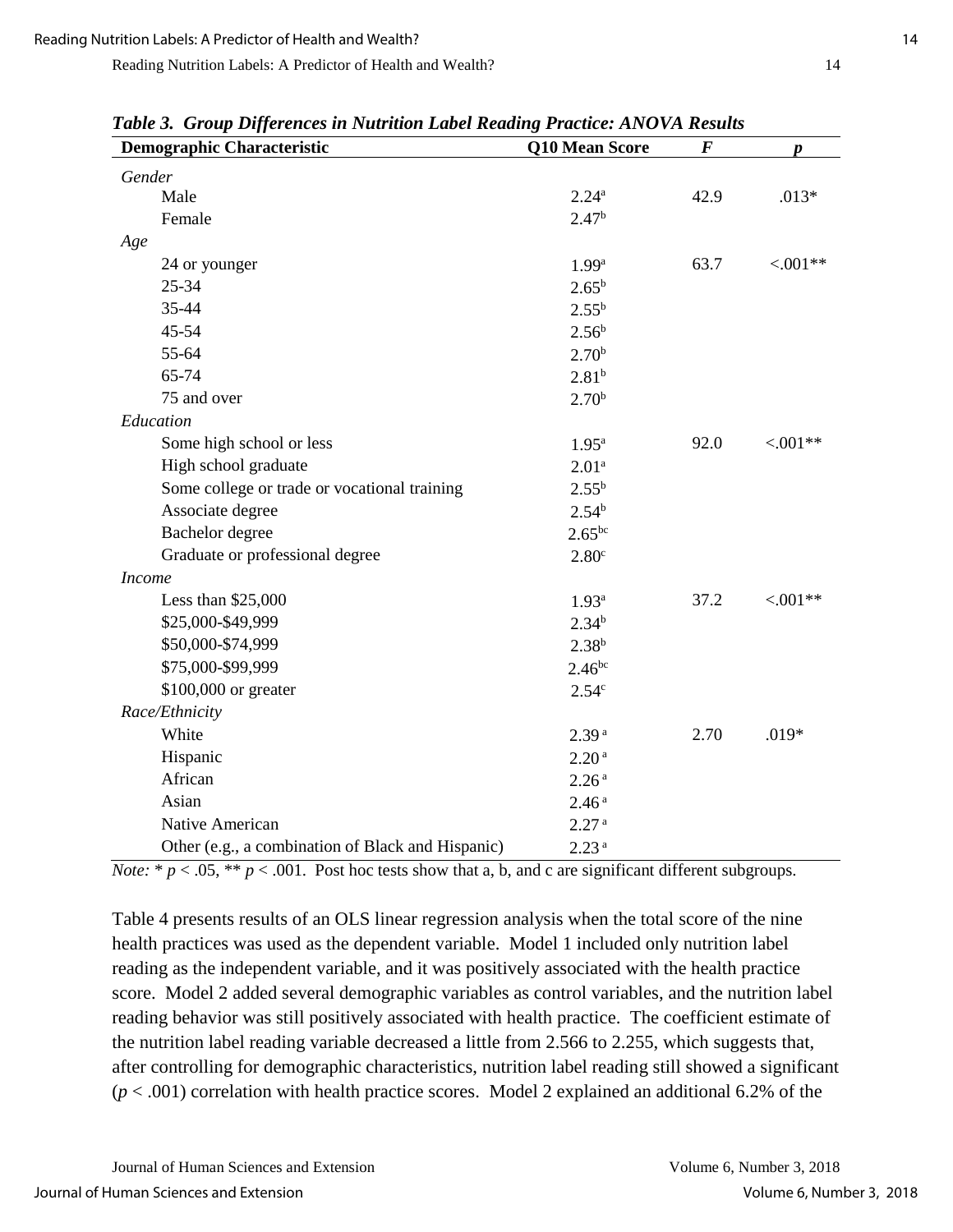variance, which is smaller than 28.4% of variance explained by the nutrition label reading variable. These findings support research hypothesis 2: Survey respondents who report frequent reading of nutrition labels have higher health practice scores than those who read nutrition labels less frequently.

|                                                      | <b>Model</b>      |             |                  | <b>Model</b>                 |             |                  |
|------------------------------------------------------|-------------------|-------------|------------------|------------------------------|-------------|------------------|
|                                                      | $\mathbf{1}$<br>B | <b>Beta</b> | $\boldsymbol{p}$ | $\boldsymbol{2}$<br>$\bf{B}$ | <b>Beta</b> | $\boldsymbol{p}$ |
| (Constant)                                           | 18.144            |             | < .001           | 17.716                       |             | < .001           |
| Q10 Nutrition label reading practice                 | 2.566             | .533        | < .001           | 2.255                        | .468        | < .001           |
| Male                                                 |                   |             |                  | .310                         | .032        | .030             |
| Age: 25-34                                           |                   |             |                  | $-1.416$                     | $-.075$     | < .001           |
| Age: 35-44                                           |                   |             |                  | $-.532$                      | $-.032$     | .114             |
| Age: 45-54                                           |                   |             |                  | $-.841$                      | $-.058$     | .007             |
| Age: 55-64                                           |                   |             |                  | .443                         | .033        | .137             |
| Age: 65-74                                           |                   |             |                  | .519                         | .030        | .133             |
| Age: 75 and over                                     |                   |             |                  | 1.224                        | .029        | .051             |
| Education: high school graduate                      |                   |             |                  | $-.080$                      | $-.006$     | .719             |
| Education: some college or trade or vocational       |                   |             |                  | .299                         | .019        | .375             |
| training                                             |                   |             |                  |                              |             |                  |
| Education: associate degree                          |                   |             |                  | .856                         | .041        | .031             |
| Education: bachelor degree                           |                   |             |                  | 1.274                        | .108        | < .001           |
| Education: graduate or professional degree           |                   |             |                  | 1.829                        | .140        | < .001           |
| Income: \$25,000-\$49,999                            |                   |             |                  | .374                         | .027        | .137             |
| Income: \$50,000-\$74,999                            |                   |             |                  | .470                         | .039        | .048             |
| Income: \$75,000-\$99,999                            |                   |             |                  | .890                         | .067        | .001             |
| Income: $$100,000$ or greater                        |                   |             |                  | 1.257                        | .119        | < .001           |
| Hispanic                                             |                   |             |                  | $-1.047$                     | $-.054$     | < .001           |
| African American                                     |                   |             |                  | $-1.696$                     | $-.083$     | < .001           |
| Asian                                                |                   |             |                  | .006                         | .000        | .987             |
| Native American                                      |                   |             |                  | .475                         | .010        | .473             |
| Other (e.g., a combination of Black and<br>Hispanic) |                   |             |                  | $-0.754$                     | $-.031$     | .031             |
| $R^2$ change                                         | .284              |             |                  | .062                         |             |                  |
| $\boldsymbol{p}$                                     | < .001            |             |                  | < .001                       |             |                  |

*Table 4. OLS Regression Results on Health Practice Scores*

*Note:* Reference categories: female, age under 25, some high school or less, household income less than \$25,000, and white.

Table 5 presents results of an OLS linear regression analysis when the score of financial practices was used as the dependent variable. Model 1 included only nutrition label reading as the independent variable, and it was positively associated with the financial practice score. Model 2 added several demographic variables as control variables, and the nutrition label reading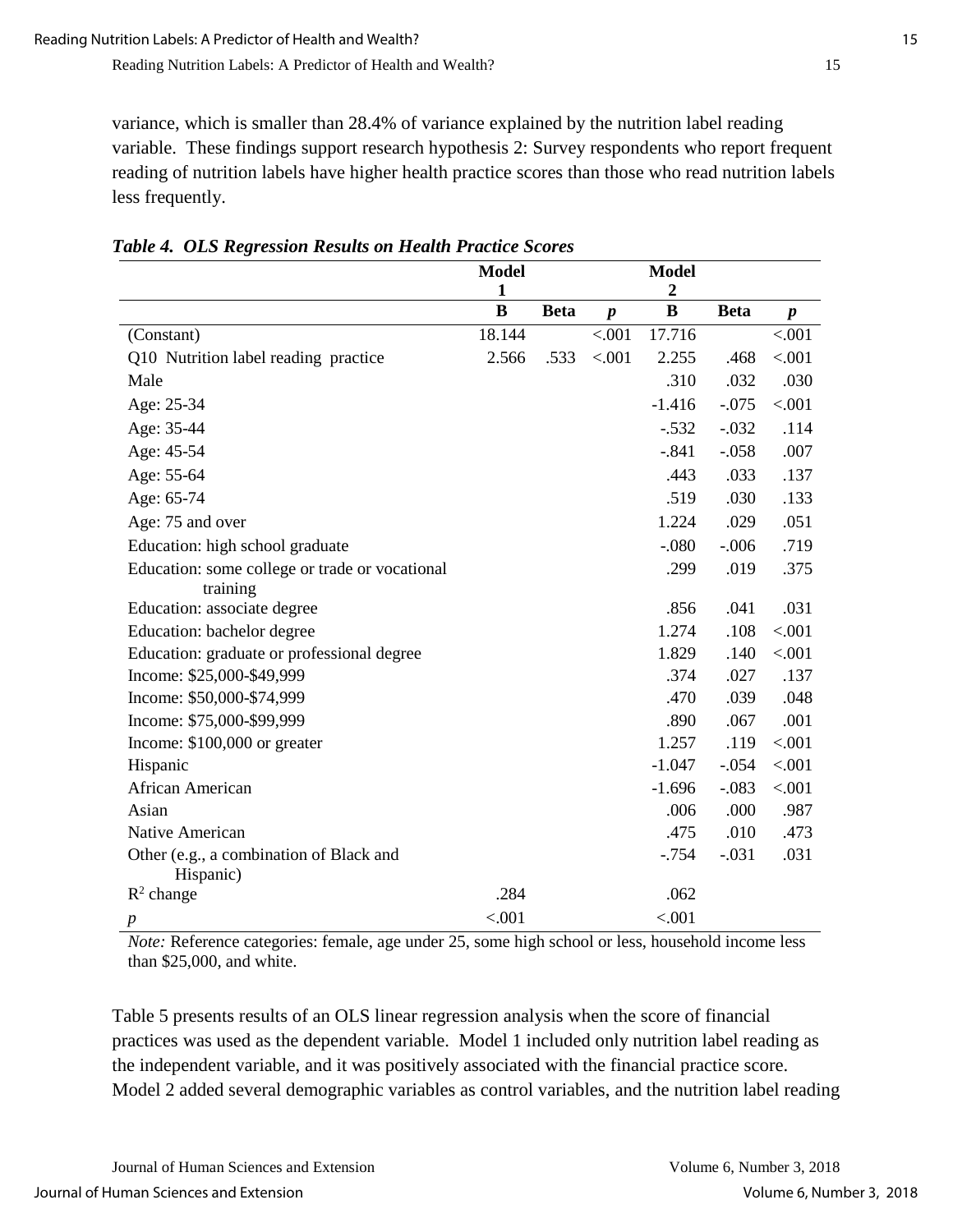practice was still positively associated with financial practice. The coefficient estimate of nutrition label reading variable decreased from 2.626 to 1.712, which suggests that after controlling for demographic characteristics, nutrition label reading showed a smaller but still significant  $(p < .001)$  correlation with financial practice. Comparing the results between Table 4 and 5 suggests that nutrition labeling health behavior may be more closely related to health practice than financial practice. Model 2 explained an additional 18.1% of the variance, which is similar to the 17.8% of variance explained by the nutrition label reading variable. These findings support research hypothesis 3: Survey respondents who report frequent reading of nutrition labels have higher financial practice scores than those who read nutrition labels less frequently.

|                                                      | <b>Model</b>             |             |                  | <b>Model</b>          |             |                  |
|------------------------------------------------------|--------------------------|-------------|------------------|-----------------------|-------------|------------------|
|                                                      | $\mathbf{1}$<br>$\bf{B}$ | <b>Beta</b> | $\boldsymbol{p}$ | $\boldsymbol{2}$<br>B | <b>Beta</b> | $\boldsymbol{p}$ |
| (Constant)                                           | 21.614                   |             | < .001           | 19.980                |             | < .001           |
| Q10 Nutrition label reading practice                 | 2.626                    | .422        | < 0.001          | 1.712                 | .275        | < .001           |
| Male                                                 |                          |             |                  | .431                  | .034        | .018             |
| Age: 25-34                                           |                          |             |                  | .130                  | .005        | .776             |
| Age: 35-44                                           |                          |             |                  | 1.135                 | .053        | .008             |
| Age: 45-54                                           |                          |             |                  | .557                  | .030        | .161             |
| Age: 55-64                                           |                          |             |                  | 2.240                 | .130        | < .001           |
| Age: 65-74                                           |                          |             |                  | 2.123                 | .094        | < .001           |
| Age: 75 and over                                     |                          |             |                  | 3.167                 | .058        | < .001           |
| Education: high school graduate                      |                          |             |                  | .806                  | .047        | .005             |
| Education: some college or trade or vocational       |                          |             |                  | 2.040                 | .100        | < .001           |
| training                                             |                          |             |                  |                       |             |                  |
| Education: associate degree                          |                          |             |                  | 2.779                 | .104        | < .001           |
| Education: bachelor degree                           |                          |             |                  | 3.381                 | .222        | < .001           |
| Education: graduate or professional degree           |                          |             |                  | 3.727                 | .221        | < .001           |
| Income: \$25,000-\$49,999                            |                          |             |                  | .175                  | .010        | .585             |
| Income: \$50,000-\$74,999                            |                          |             |                  | .976                  | .063        | .001             |
| Income: \$75,000-\$99,999                            |                          |             |                  | 1.328                 | .077        | < .001           |
| Income: \$100,000 or greater                         |                          |             |                  | 2.279                 | .166        | < .001           |
| Hispanic                                             |                          |             |                  | $-1.481$              | $-.059$     | < .001           |
| African American                                     |                          |             |                  | $-1.846$              | $-.070$     | < .001           |
| Asian                                                |                          |             |                  | .404                  | .012        | .389             |
| Native American                                      |                          |             |                  | $-.859$               | $-0.014$    | .311             |
| Other (e.g., a combination of Black and<br>Hispanic) |                          |             |                  | $-.899$               | $-.028$     | .044             |
| $R^2$ change                                         | .178                     |             |                  | .181                  |             |                  |
| $\boldsymbol{p}$                                     | < .001                   |             |                  | < .001                |             |                  |

*Table 5. OLS Regression Results on Financial Practice Scores*

*Note:* Reference categories: female, age under 25, some high school or less, household income less than \$25,000, and White.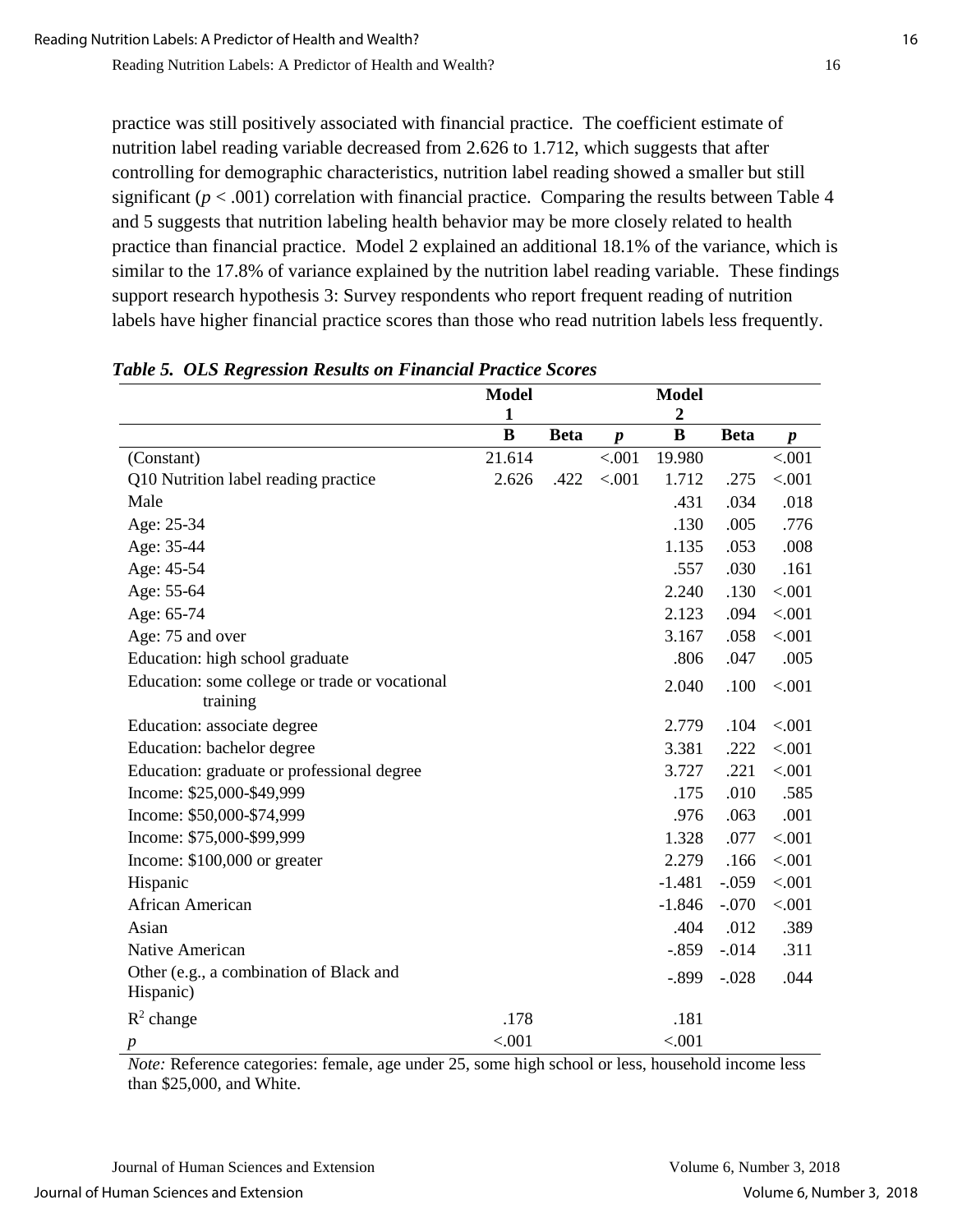### **Discussion**

Support was found for the three hypotheses in this study, confirming results of previous research and adding new findings to the existing body of knowledge about relationships between personal health and financial practices. Specifically, differences were found in the demographic characteristics of respondents who read nutrition labels and those who do not. This study identified demographic characteristics of those who are more likely to read nutrition labels: females, older respondents, and those with higher education and incomes. These results support previous studies (Brown, 2013; Neuhouser et al., 1999; Satia et al., 2005).

Further, survey respondents who reported frequent reading of nutrition labels had higher health and financial practice scores than others using reliable scales representing a much wider variety of personal practices than other researchers (e.g., Carr et al., 2015) have previously studied. These results are consistent with previous associations of health and financial practices that were found using previous data sets derived from the same online survey instrument (O'Neill et al., 2016a, 2016b, 2017).

There were positive, statistically significant relationships between the practice of reading nutrition labels (or whatever personal characteristics, such as discipline and focus, this behavior represents) and both positive health practices and positive financial practices. Thus, there appears to be a "virtuous circle," where positive action in one area of a person's life may be related to success in another, perhaps as a result of personality traits such as conscientiousness and future-mindedness. One survey item about making written to-do lists or specific plans describes an action that many conscientious individuals perform. The survey findings support the previous association between nutrition label reading and financial planning practices found by Carr et al. (2015).

# **Limitations**

This study had several limitations. As noted above, respondents were not representative of the U.S. population. Rather, the sample was primarily young and White with higher education and income levels than typical Americans. Perhaps this is not surprising, given research findings in the literature review about characteristics of nutrition label readers. However, this also suggests a possible sample bias represented by a higher level of conscientiousness about personal health and/or finance behaviors among the survey respondents than in the U.S. population at large.

Conversely, due to the way that respondents access the survey, people who do not search for health- and finance-related topic information are not included, resulting in self-selection bias. In addition, survey responses relied on respondents' self-assessment of the frequency of their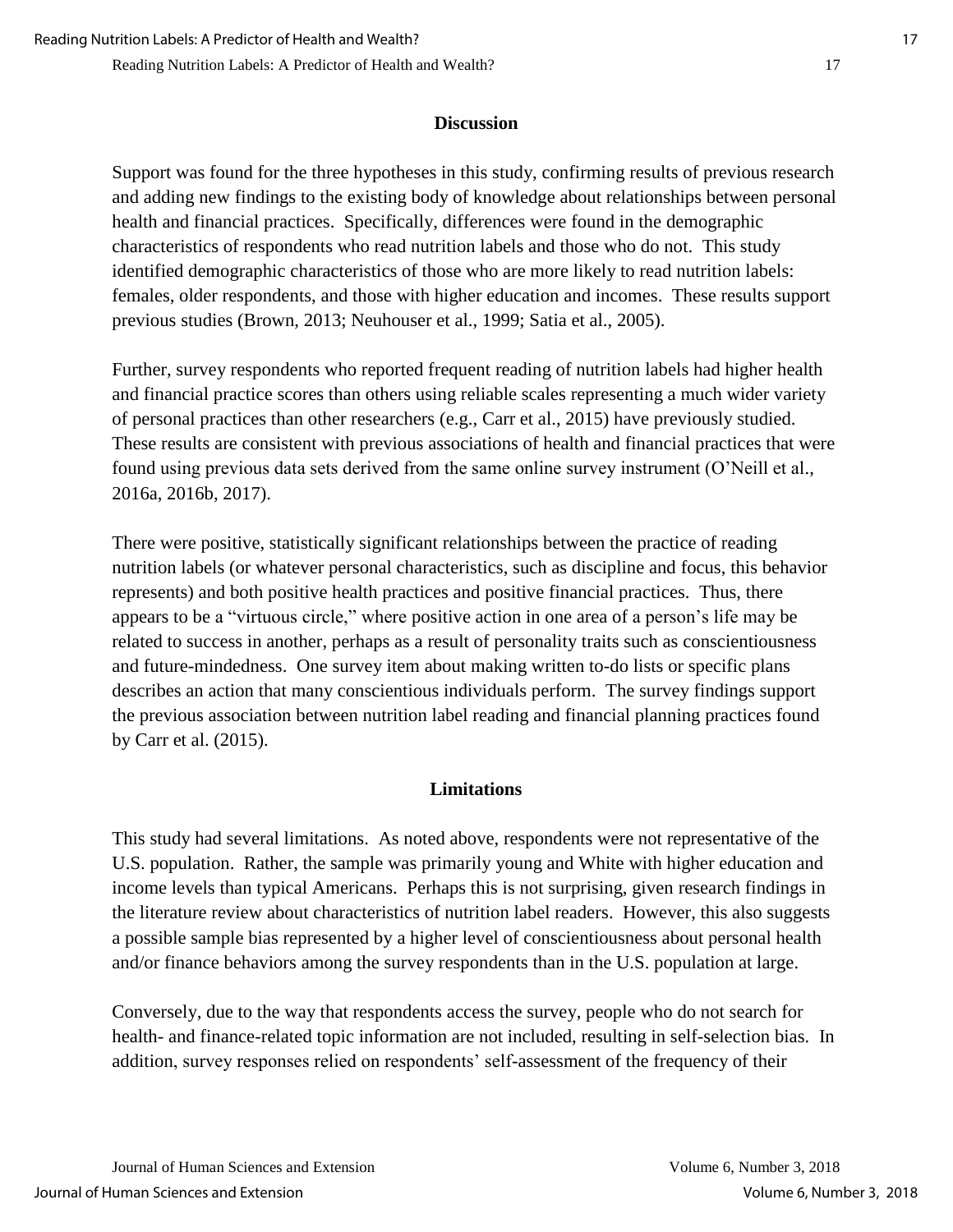performance of 20 health and financial management practices, which could differ from objective assessments made by a neutral third party (e.g., a dietitian or financial planner).

Despite these methodological issues, the findings, nevertheless, offer unique insights into relationships between two key aspects of people's lives and extend previous research about links between nutrition label reading and personal finances. To the authors' knowledge, this study is one of the few to investigate relationships between nutrition label reading and a wide array of personal health and financial practices (19 in total). The data set is unique as there are very few publicly-available online tools that simultaneously assess consumers' health and finances.

#### **Implications for Research and Practice**

Results of this study suggest that the practice of reading nutrition labels provides useful insights into human behavior and may be a good proxy in future research for "taking care of my health," which has increasingly been found to be associated with "taking care of my personal finances" (Carr et al., 2015; Martin et al., 2016). The findings were not entirely unexpected because the practice of reading labels requires an expenditure of time and a degree of conscientiousness about the impact of present actions (e.g., food and beverage choices) on future outcomes (e.g., improved health status). In addition, product information labels in general, such as those used on food and beverages, have been shown to help users understand complex information to make better decisions (Kim et al., 2000; Neuhouser et al., 1999; Variyam, 2008). One study in personal finance literature explored the use of an interactive information label related to retirement saving and found significantly better ability of users to reach their savings goals with the information label (Gunaratne & Nov, 2017). Findings of that study and this one lend support to the development of product information labels, including those with interactive features, that aid and inform consumer decision-making.

This study found a positive and statistically significant relationship between nutrition label reading and nine positive health practices, as well as ten positive financial practices. These findings provide evidence of a positive association between different aspects of people's lives. The findings imply that it may be useful for both health and financial education practitioners to know if their clients/students read nutrition labels on a regular basis because a significant factor in both areas of life is lifestyle habits. A good way for professionals to start conversations with clients about personal health habits in a nonthreatening way is to turn questions into statements such as "Tell me what you do to take care of your health." The answer could hold clues to clients' or students' levels of conscientiousness that can inform the content and duration of interventions to change behavior. For example, non-label readers may need targeted personalized learning activities to foster their conscientiousness.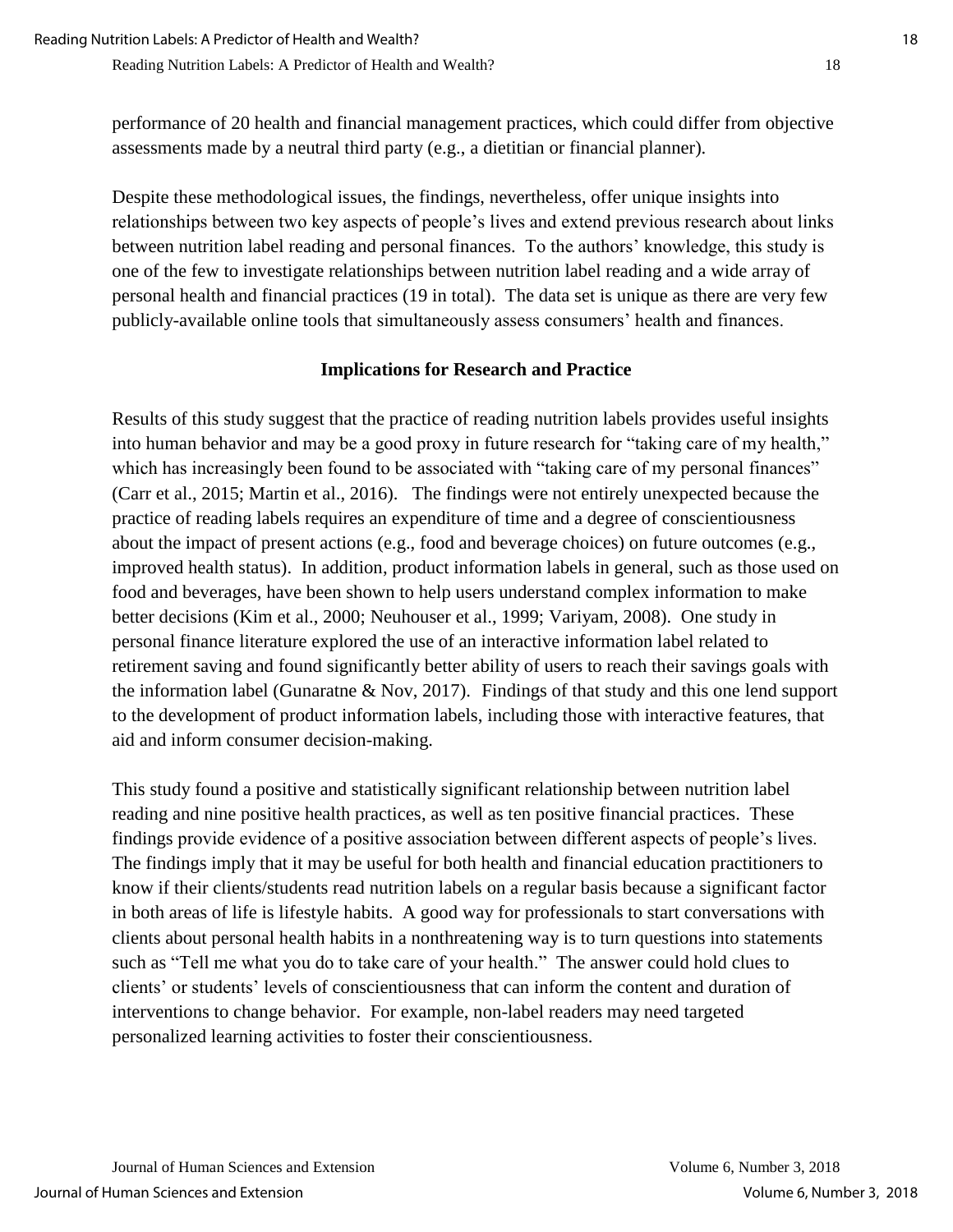Not everyone reads nutrition labels, so a second implication of this study is to encourage people to do so and to provide information about what to look for on a Nutrition Facts label. Many FCS professionals already do this. Some health educators have found supermarket tours to be a fun and interactive way to engage learners around this topic. Available educational resources make it easy to teach people how to understand and use nutrition labeling. The U.S. Food and Drug Administration (FDA) (2018a) has issued final changes to update the Nutrition Facts label. Manufacturers are required to use the new label by January 1, 2020, or January 1, 2021 (depending upon annual food sales), making the next few years an ideal "teachable moment" (U.S. Food and Drug Administration, 2018b).

Health and financial educators can incorporate the findings of this study into their educational programming and publications. For example, financial educators could explain that a positive association was found between nutrition label reading and a wide array of positive financial practices. Health educators, who already encourage nutrition label reading, can describe the positive association with personal finances. In other words, subject matter specialists within the FCS profession can create interdisciplinary programs to improve the lives of those they serve.

Future studies of the connection between reading Nutrition Facts labels and health and financial practices could examine specific population groups (e.g., Native Americans, young adults) individually and/or use more diverse samples that are more representative of average Americans. The *Personal Health and Finance Quiz* could also be used as a pre- and post-test assessment of the effectiveness of interdisciplinary programs (e.g., Cooperative Extension's *Small Steps to Health and Wealth*™ program) that promote positive health and financial practices.

# **References**

- *AAFCS: Connecting professionals. Touching lives* (n.d.). Retrieved from https://higherlogicdow nload.s3.amazonaws.com/AAFCS/1c95de14-d78f-40b8-a6ef-a1fb628c68fe/UploadedIm ages/membership/Careers\_in\_FCS.pdf
- Balasubramanian, S. K., & Cole, C. (2002). Consumers' search and use of nutrition information: The challenge and promise of the nutrition labeling and education act. *Journal of Marketing*, *66*(3), 112–127. doi:10.1509/jmkg.66.3.112.18502
- Bandura, A. (1991). Social cognitive theory of self-regulation. *Organizational Behavior and Human Decision Processes, 50*(2), 248–287. doi:10.1016/0749-5978(91)90022-L
- Baugher, S. L., Anderson, C. L., Green, K. L., Nickols, S. Y., Shane, J., Jolly, L., & Miles, J. (2000). Body of knowledge of family and consumer sciences. *Journal of Family and Consumer Sciences*, *92*(3), 29–32.
- Baumeister, R. F., & Vohs, K. D. (2007). Self-regulation, ego depletion, and motivation. *Social and Personality Psychology Compass, 1*(1), 115–128. doi:10.1111/j.1751-9004.2007.000 01.x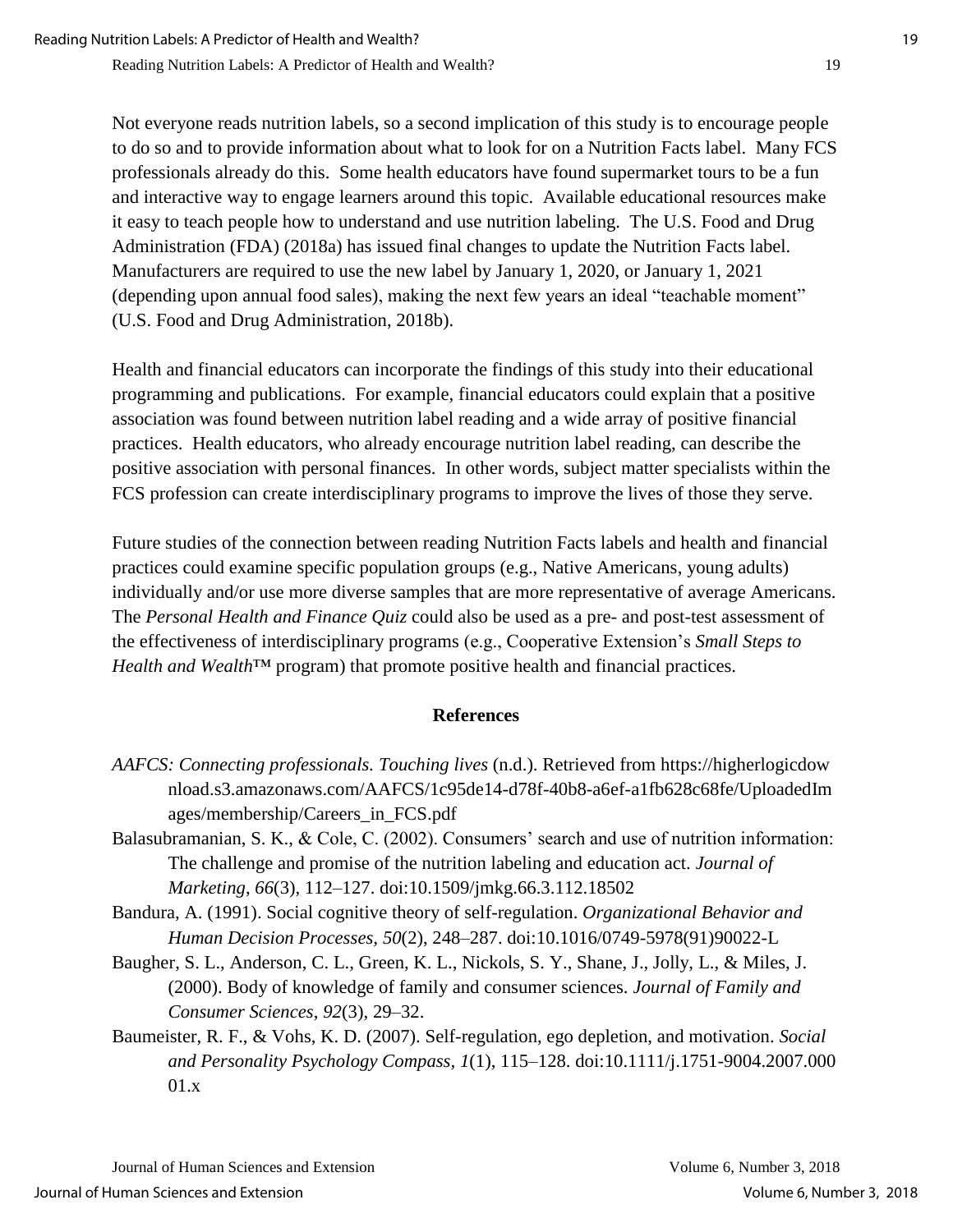- Borra, S. (2006). Consumer perspectives on food labels. *The American Journal of Clinical Nutrition, 83*(5), 1235s. doi:10.1093/ajcn/83.5.1235S
- Brown, A. (2013). *In U.S., less than half look at restaurant nutrition facts*. Retrieved from http://www.gallup.com/poll/163904/less-half-look-restaurant-nutrition-facts.aspx
- Byrd-Bredbenner, C., Alfieri, L., & Kiefer, L. (2000). The nutrition label knowledge and usage behaviors of women in the US. *Nutrition Bulletin*, *25*(4), 315–322. doi:10.1046/j.1467- 3010.2000.00070.x
- Campos, S., Doxey, J., & Hammond, D. (2011). Nutrition labels on pre-packaged foods: A systematic review. *Public Health Nutrition*, *14*(8), 1496–1506. doi:10.1017/S1368 980010003290
- Carr, N. A., Sages, R. A., Fernatt, F. R., Nabeshima, G. G., & Grable, J. E. (2015). Health information search and retirement planning. *Journal of Financial Counseling & Planning, 26*(1), 3–16.
- Centers for Disease Control and Prevention. (2015)*. How much physical activity do adults need?* Retrieved from https://www.cdc.gov/physicalactivity/basics/adults/
- Changingminds.org. (2017). *Self-regulation theory*. Retrieved from http://changingminds.org /explanations/theories/self\_regulation.htm
- Chatterjee, S., & Nielsen, R. B. (2010). Health insurance participation: The role of cognitive ability and risk aversion. *Theoretical and Applied Economics*, *17*(11), 103–112.
- Chen, X., Jahns, L., Gittelsohn, J., & Wang, Y. (2012). Who is missing the message? Targeting strategies to increase food label use among U.S. adults. *Public Health Nutrition*, *15*(5), 760–772. doi:10.1017/S1368980011002242
- *Cronbach's alpha.* (2018). Retrieved from http://www.statisticssolutions.com/cronbachs-alpha/
- Coulson, N. S. (2000). An application of the stages of change model to consumer use of food labels. *British Food Journal*, *102*(9), 661–668. doi:10.1108/00070700010362031
- Cowburn, G., & Stockley, L. (2005). Consumer understanding and use of nutrition labeling: A systematic review. *Public Health Nutrition*, *8*(1), 21–28. doi:10.1079/PHN2004666
- Drichoutis, A. C., Lazaridis, P., & Nayga, R. M., Jr. (2005). Nutrition knowledge and consumer use of nutritional food labels. *European Review of Agricultural Econ*omics*, 32*(1), 93– 118. doi:10.1093/erae/jbi003
- Drichoutis, A. C., Lazaridis, P., & Nayga, R. M., Jr. (2006). Consumers' use of nutritional labels: A review of research studies and issues. *Academy of Marketing Science Rev*iew*, 2006*(9). Retrieved from http://www.amsreview.org/articles/drichoutis09-2006.pdf
- Elbon, S. M., Johnson, M. A., Fischer, J. G., & Searcy, C. A. (2000). Demographic factors, nutrition knowledge, and health-seeking behaviors influence nutrition label reading behaviors among older American adults. *Journal of Nutrition for the Elderly*, *19*(3), 31– 48. doi:10.1300/J052v19n03\_03.
- Finke, M. S., & Huston, S. J. (2013). Time preference and the importance of saving for retirement. *Journal of Economic Behavior & Organization, 89*, 23–34. doi:10.1016/j.je bo.2013.03.004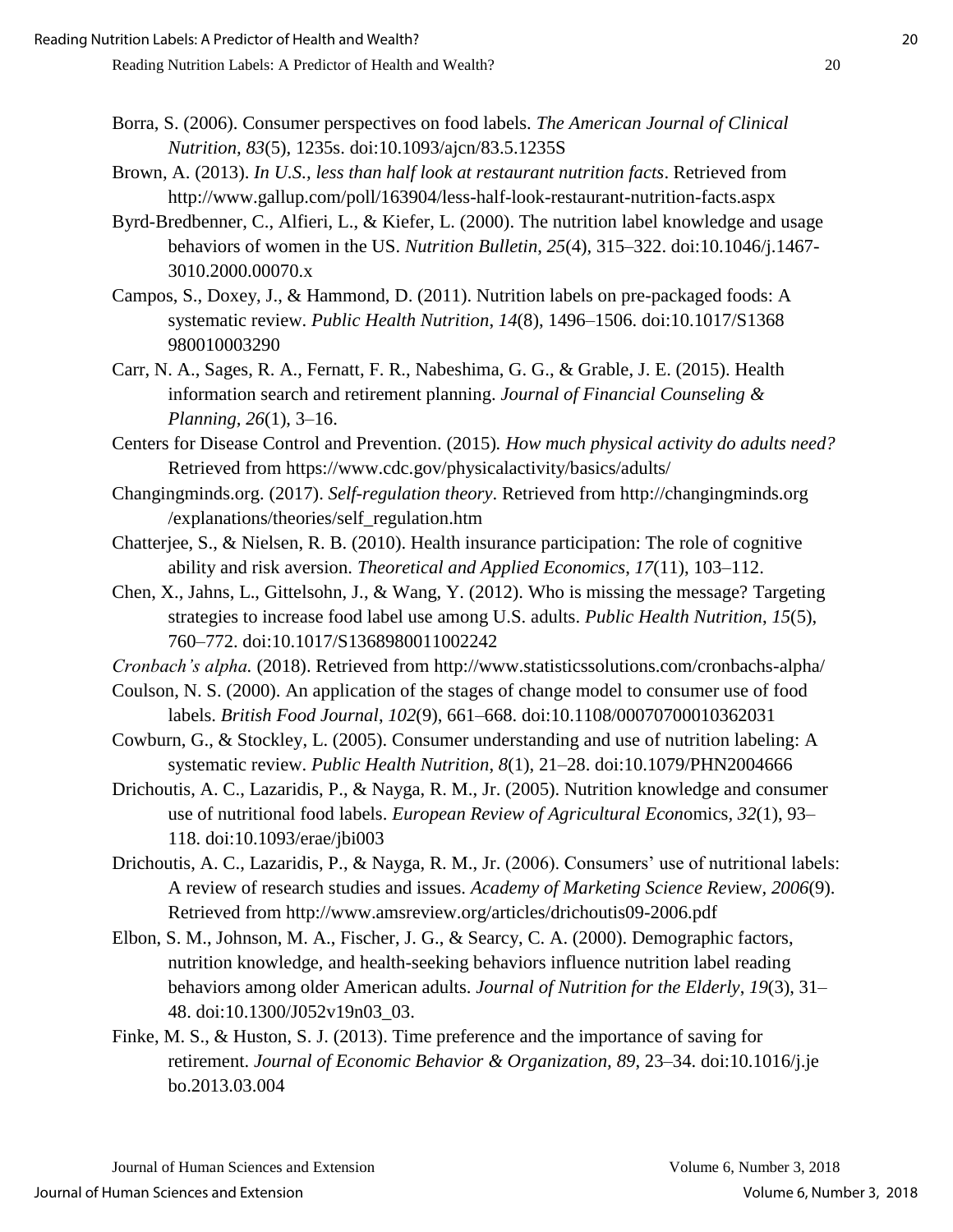- Graham, D. J., & Jeffery, R. W. (2011). Location, location, location: Eye-tracking evidence that consumers preferentially view prominently positioned nutrition information*. Journal of the Academy of Nutrition and Dietetics*, *111*(11), 1704–1711. doi:10.1016/j.jada.2011.08 .005
- Greenwald, L., Copeland, C., & VanDerhei, J. (2017). *The 2017 retirement confidence survey: Many workers lack retirement confidence and feel stressed about retirement preparations* (ERBI Issue Brief No. 431). Retrieved from https://www.ebri.org/pdf/briefspdf/EBRI\_IB \_431\_RCS.21Mar17.pdf
- Grunert, K. G., Fernandez-Celemin, L., Wills, J. M., Bonsmann, S. S., & Nureeva, L. (2010). Use and understanding of nutrition information on food labels in six European countries. *Journal of Public Health, 18*(3), 261–277. doi:10.1007/s10389-009-0307-0
- Grunert, K. G., & Wills, J. M. (2007). A review of European research on consumer response to nutrition information on food labels. *Journal of Public Health*, *15*(5), 385–399. doi:10.1007/s10389-007-0101-9
- Grunert, K. G., Wills, J. M., & Fernandez-Celemin, L. (2010). Nutrition knowledge, and use and understanding of nutrition information on food labels among consumers in the UK. *Appetite, 55*(2), 177–189. doi:10.1016/j.appet.2010.05.045
- Gubler, T., & Pierce, L. (2014). Healthy, wealthy, and wise: Retirement planning predicts employee health improvements. *Psychological Science*, *25*(9), 1822–1830. doi:10.1177 /0956797614540467
- Gunaratne, J., & Nov, O. (2017). Using interactive "nutrition labels" for financial products to assist decision making under uncertainty. *Journal of the Association for Information Science and Technology, 68*(8), 1836–1849. doi:10.1002/asi.23844
- Guthrie, J. F., Fox, J. J., Cleveland, L. E., Welsh, S. (1995). Who uses nutrition labeling, and what effects does label use have on diet quality? *Journal of Nutrition Education and Behavior, 27*(4), 163–172. doi:10.1016/S0022-3182(12)80422-5
- Hennessy, M. (2014, March 3). How much do consumers use (and understand) nutrition labels? *Food Navigator.* Retrieved from http://www.foodnavigator-usa.com/Regulation/Howmuch-do-consumers-use-and-understand-nutrition-labels
- Kim, S., Nayga, R. M., & Capps, O. (2000). The effect of food label use on nutrient intakes: An endogenous switching regression analysis. *Journal of Agricultural and Resource Economics*, *25*(1), 215–231.
- Kreuter, M. W., Brennan, L. K., Scharff, D. P., & Lukwago, S. N. (1997). Do nutrition label readers eat healthier diets? Behavioral correlates of adults' use of food labels. *American Journal of Preventive Medicine, 13*(4), 277–283. doi:10.1016/S0749-3797(18)30175-2
- Ledikwe, J. H., Ello-Martin, J. A., & Rolls, B. J. (2005). Portion sizes and the obesity epidemic. *The Journal of Nutrition, 135*(4), 905–909. doi:10.1093/jn/135.4.905
- Levy, A. S., & Fein, S. B. (1998). Consumers' ability to perform tasks using nutrition labels. *Journal of Nutrition Education and Behavior, 30*(4), 210–217. doi:10.1016/S0022- 3182(98)70321-8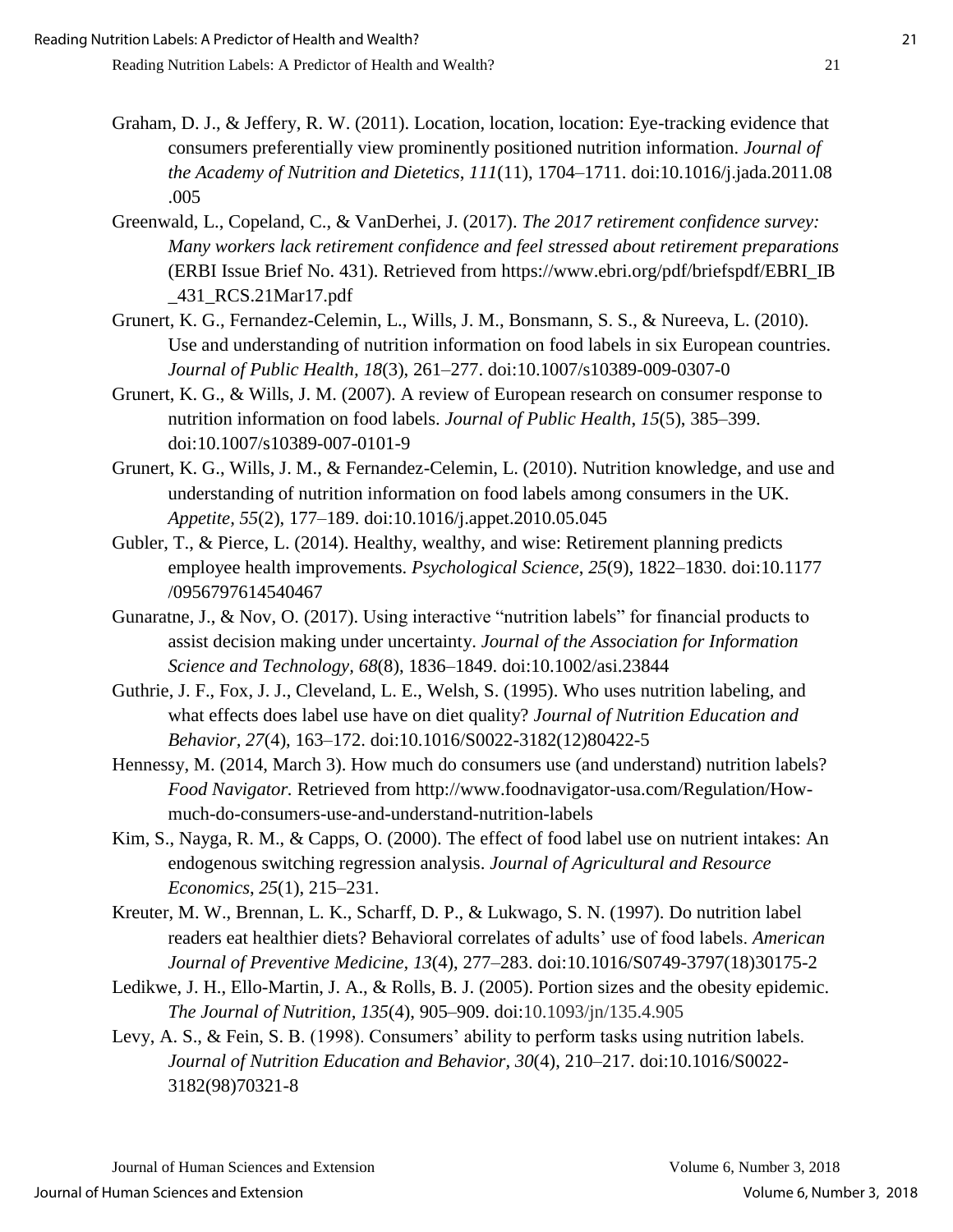- Lin, C. J., Lee, J., & Yen, S. T. (2004). Do dietary intakes affect search for nutrient information on food labels? *Social Science & Medicine*, *59*(9), 1955–1967. doi:10.1016/j.socscimed .2004.02.030
- Lin, C. J., Zhang, Y., Carlton, E. D., & Lo, S. C. (2016). *2014 FDA health and diet survey*. http://www.fda.gov/downloads/Food/FoodScienceResearch/ConsumerBehaviorResearch/ UCM497251.pdf
- Loureiro, M. L., Yen, S. T., & Nayga, R. M. (2012). The effects of nutritional labels on obesity. *Agricultural Economics, 43*(3), 333–342. doi:10.1111/j.1574-0862.2012.00586.x
- Martin, T. K., Guillemette, M. A., & Browning, C. M. (2016). Do retirement planning strategies alter the effect of time preference on retirement wealth? *Applied Economic Letters*, *23*(14), 1003–1005. doi:10.1080/13504851.2015.1128068
- Melnick, M. (2011, October). Study: Why people don't read nutrition labels. *Time.* Retrieved from http://healthland.time.com/2011/10/24/study-why-people-dont-read-nutrition-labels/
- Miller, L. M. S., & Cassady, D. L. (2015). The effects of nutrition knowledge on food label use: A review of literature. *Appetite*, *92*, 207–216. doi:10.1016/j.appet.2015.05.029
- Nayga, R. M., Lipinski, D., & Savur, N. (1998). Consumers' use of nutritional labels while food shopping and at home. *Journal of Consumer Affairs, 32*(1), 106–120. doi:10.1111/j.1745- 6606.1998.tb00402.x
- Neuhouser, M. L., Kristal, A. R., & Patterson, R. E. (1999). Use of food nutrition labels is associated with lower fat intake. *Journal of the American Dietetic Association, 99*(1), 45– 53. doi:10.1016/S0002-8223(99)00013-9
- O'Neill, B. (2005). Health and wealth connections: Implications for financial planners. *Journal of Personal Finance, 4*(2), 27–39.
- O'Neill, B., Xiao, J. J., & Ensle, K. M. (2016a). Positive health and financial behaviors: The impact of daily time commitment and avoidance. *Journal of Personal Finance*, *15*(2), 41–51.
- O'Neill, B., Xiao, J. J., & Ensle, K. M. (2016b). Propensity to plan: A key to health and wealth? *Journal of Financial Planning, 29*(3), 42–50.
- O'Neill, B., Xiao, J. J., & Ensle, K. M. (2017). Positive health and financial practices: Does budgeting make a difference? *Journal of Family and Consumer Sciences*, *109*(2), 27–36. doi:10.14307/JFCS109.2.27
- Penn State University. (2012). Americans fall short of federal exercise recommendations. *Penn State News.* Retrieved from http://news.psu.edu/story/149052/2012/05/08/americans-fallshort-federal-exercise-recommendations
- Rasberry, C. N., Chaney, B. H., Housman, J. M., Misra, R., & Miller, P. J. (2007). Determinants of nutrition label use among college students. *American Journal of Health Education, 38*(2), 76–82. doi:10.1080/19325037.2007.10598947
- Renee, J. (2017). *Why is reading food labels important*? Retrieved from http://www.livestrong .com/article/380166-why-is-reading-food-labels-important/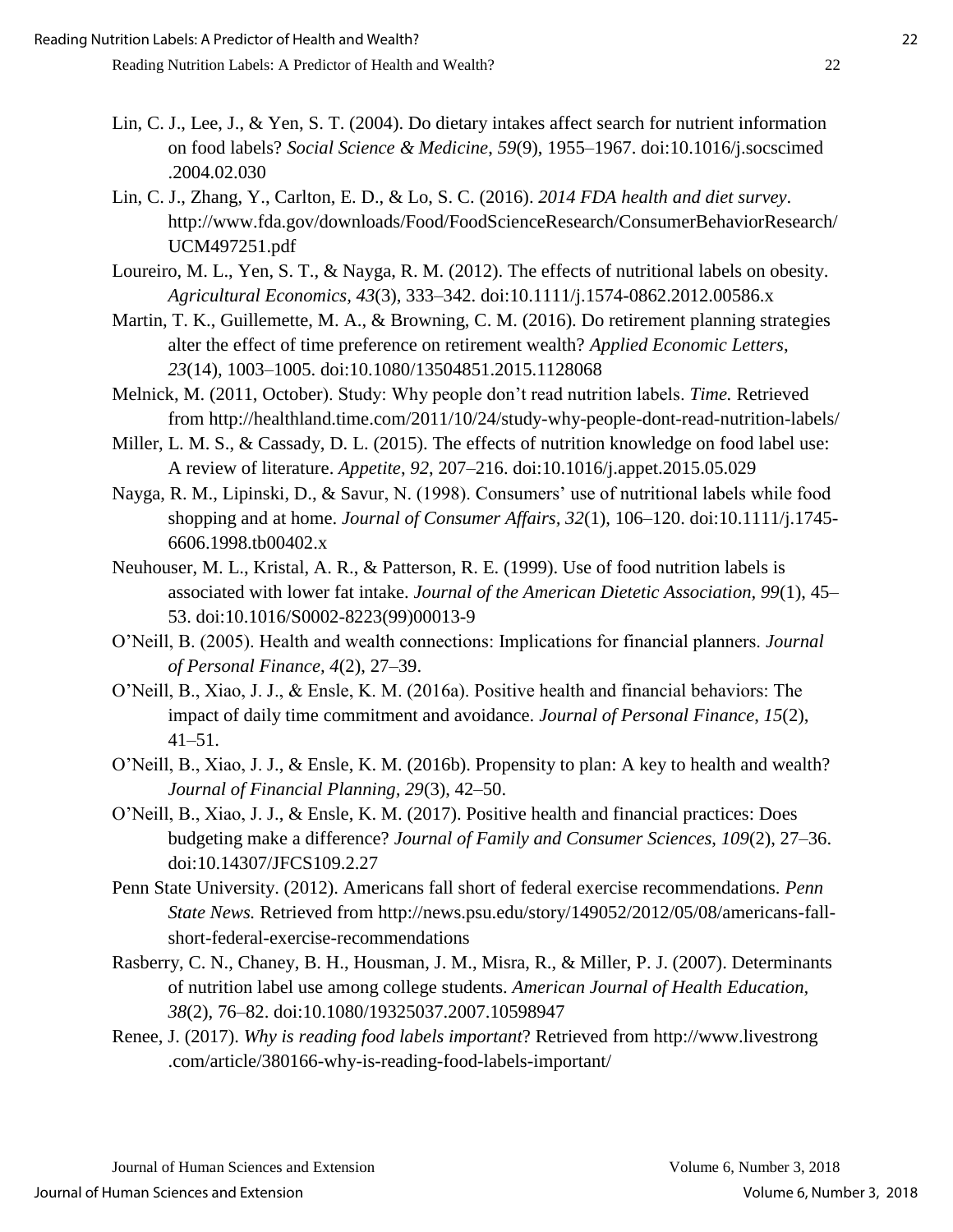- Rothman, R. L., Housam, R., Weiss, H., Davis, D., Gregory, R., Gebretsadik, T., . . . Elasy, T. A. (2006). Patient understanding of food labels: The role of literacy and numeracy. *American Journal of Preventive Medicine, 31*(5), 391–398. doi:10.1016/j.amepre.2006.07 .025
- Satia, J. A., Galanko, J. A., & Neuhouser, M. L. (2005). Food nutrition label use is associated with demographic, behavioral, and psychosocial factors and dietary intake among African Americans in North Carolina. *Journal of the American Dietetic Association*, *105*(3), 392– 402. doi:10.1016/j.jada.2004.12.006
- Scott-Dixon, K. (n.d.). *Food labels part 4: Being a critical consumer*. Retrieved from http://www.precisionnutrition.com/food-labels-part-4
- Shine, A., O'Reilly, S., & O'Sullivan, K. (1997). Consumer use of nutrition labels. *British Food Journal, 99*(8), 290–296. doi:10.1108/00070709710188390
- Suter, T. A., & Burton, S. (1996). An examination of correlates and effects associated with a concise measure of consumer's nutrition knowledge. *Family and Consumer Sciences Research Journal, 25*(2), 117–136. doi:10.1177/1077727X960252002
- Tescher, J., & Schneider, R. (2015). The real financial lives of Americans. In Federal Reserve Bank of San Francisco and Corporation for Enterprise Development. (Eds.), *What it's worth: Strengthening the financial future of families, communities and the nation* (pp. 53–67). San Francisco, CA: Federal Reserve Bank of San Francisco.
- U.S. Census Bureau. (n.d.). *Quick facts*. Retrieved from https://www.census.gov/quickfacts/table /PST045215/00
- U.S. Food and Drug Administration. (2016). *How to understand and use the nutrition facts label*. Retrieved from http://www.fda.gov/Food/IngredientsPackagingLabeling/LabelingNutritio n/ucm274593.htm#overview
- U.S. Food and Drug Administration. (2018a). *The new and improved nutrition facts label-Key changes.* Retrieved from https://www.fda.gov/downloads/food/labelingnutrition/ucm51 1646.pdf
- U.S. Food and Drug Administration. (2018b). *Changes to the nutrition facts label*. Retrieved from https://www.fda.gov/Food/GuidanceRegulation/GuidanceDocumentsRegulatoryIn formation/LabelingNutrition/ucm385663.htm#dates
- Variyam, J. N. (2008). Do nutrition labels improve dietary outcomes? *Health Economics, 17*(6), 695–708. doi:10.1002/hec.1287
- Variyam, J. N., & Cawley, J. (2006). *Nutrition labels and obesity* (NBER Working Paper No. 11956). Retrieved from http://www.nber.org/papers/w11956

*Barbara O'Neill* holds the rank of Distinguished Professor at Rutgers University and is Rutgers Cooperative Extension's Specialist in Financial Resource Management. She is also Academic Editor of the Journal of Financial Planning.